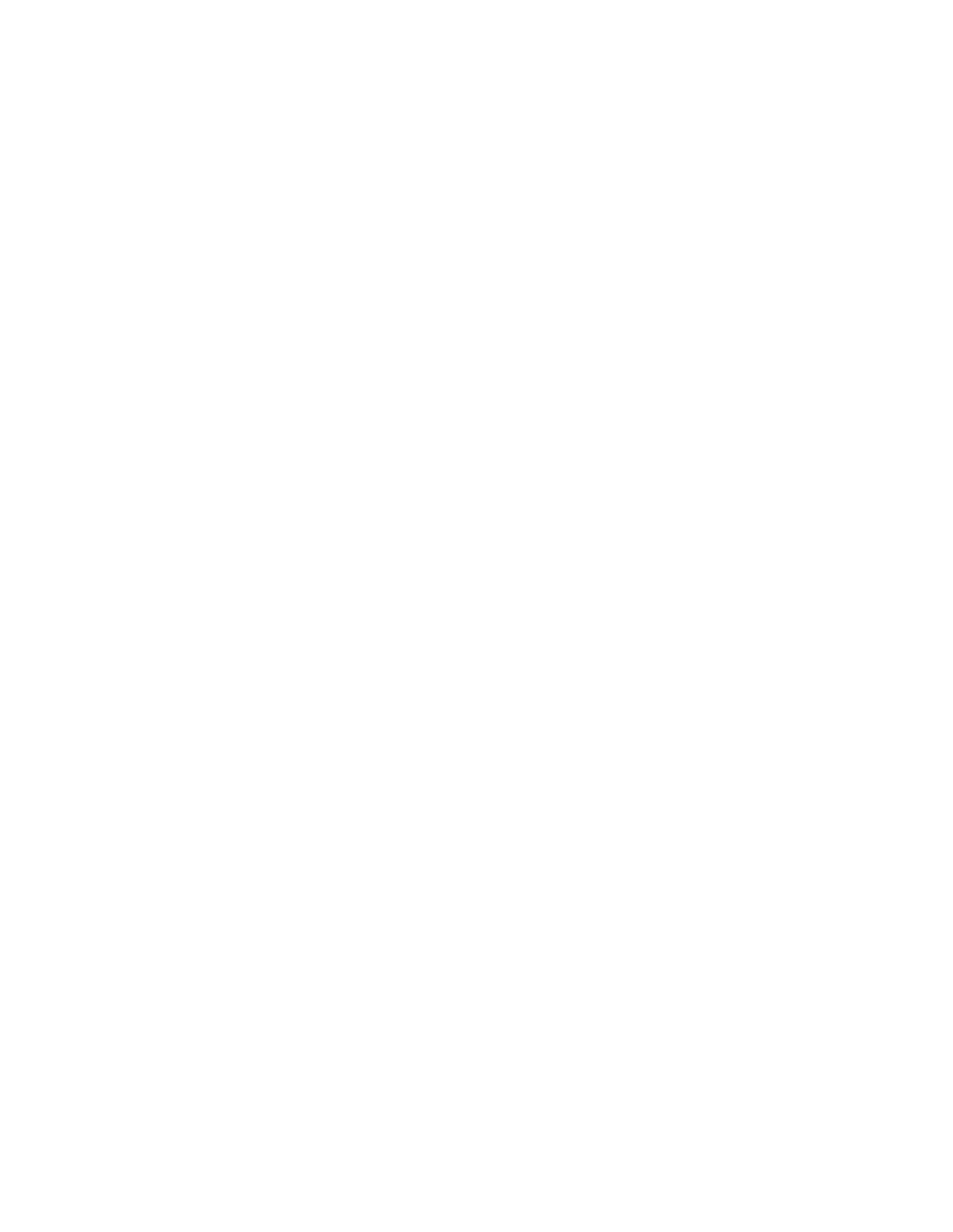# **IMF Working Paper**

# Asia and Pacific Department

# **India: Is the Rising Tide Lifting All Boats?**

## **Prepared by Petia Topalova1**

Authorized for distribution by Charles Kramer

March 2008

## **Abstract**

**This Working Paper should not be reported as representing the views of the IMF.** The views expressed in this Working Paper are those of the author(s) and do not necessarily represent those of the IMF or IMF policy. Working Papers describe research in progress by the author(s) and are published to elicit comments and to further debate.

While many have celebrated India's accelerating economic growth, some have expressed concern about the distributional impacts of the growth process. Cognizant of the vulnerability of its large population in poverty, India's authorities have made faster and more inclusive economic growth the primary goal of their development strategy. This paper aims to document how the benefits of economic expansion were shared across the income distribution over the last two decades using disaggregate household level data. Experiences across Indian states suggest an important role for economic policy in shaping the inclusiveness of growth. States with higher financial development, more flexible labor markets, and higher average education experienced greater relative gains for the poor. Improving infrastructure may also lead to a growth process that is more inclusive of the poor.

JEL Classification Numbers: O12, O43, D31

Keywords: Poverty, inequality, inclusive growth, India

Author's E-Mail Address: ptopalova@imf.org

 $\overline{a}$ 

<sup>&</sup>lt;sup>1</sup> The author would like to thank Catriona Purfield for sharing her data on state-level indicators, and Shawn Cole, Kalpana Kochhar, Charles Kramer, and Arvind Subramanian for useful discussions and assistance.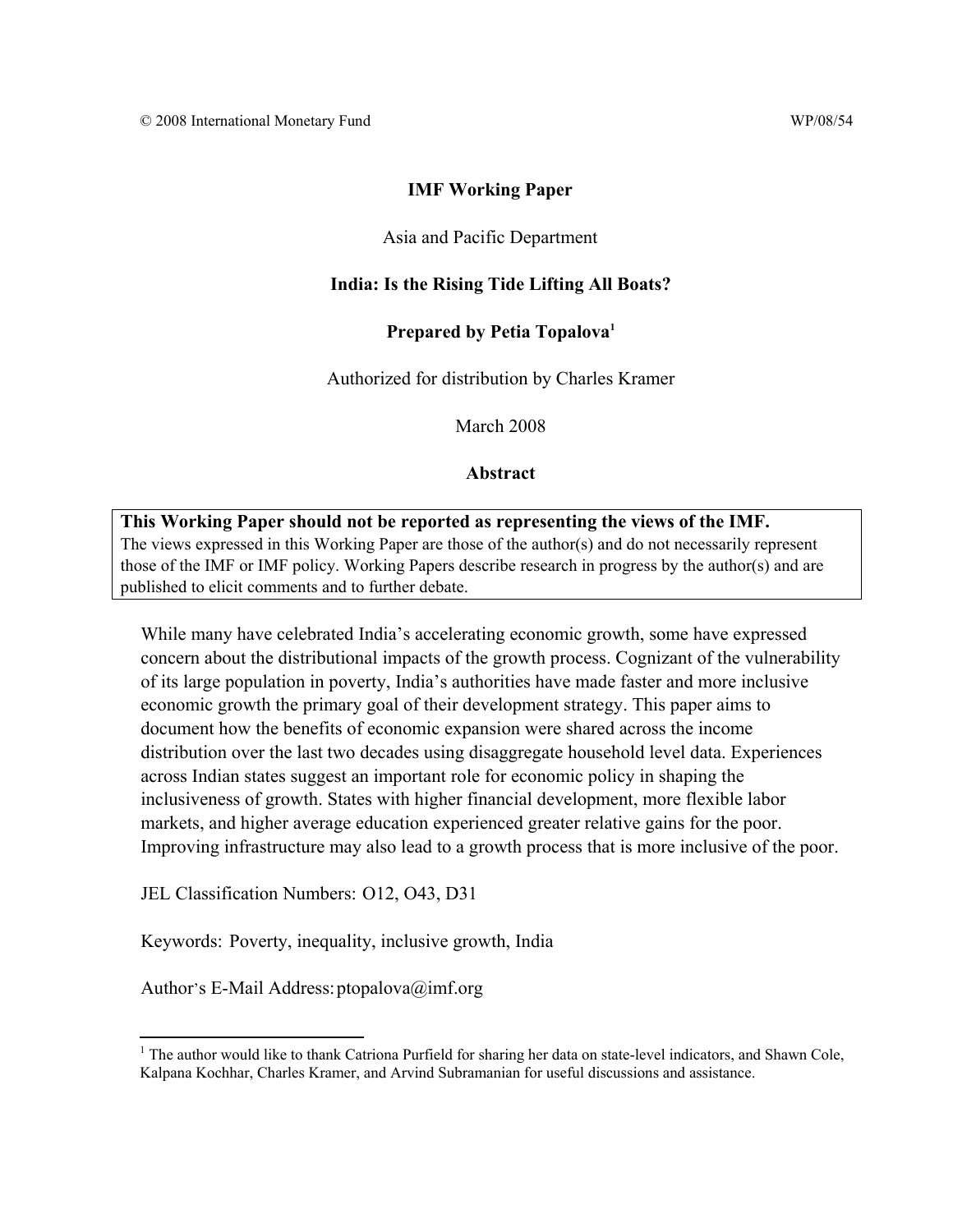| I. |                                                                                  |     |
|----|----------------------------------------------------------------------------------|-----|
|    |                                                                                  |     |
|    |                                                                                  |     |
|    |                                                                                  |     |
|    |                                                                                  |     |
|    |                                                                                  |     |
|    |                                                                                  |     |
|    |                                                                                  |     |
|    |                                                                                  |     |
|    |                                                                                  |     |
|    |                                                                                  |     |
|    |                                                                                  |     |
|    |                                                                                  |     |
|    | Figures                                                                          |     |
|    |                                                                                  |     |
|    |                                                                                  |     |
|    | 3. Real Consumption Growth of the Top and Bottom 30 Percentile of the Population |     |
|    |                                                                                  |     |
|    | 5. Growth Rates of Average Per Capita Consumption According to Characteristics   |     |
|    |                                                                                  |     |
|    | Tables                                                                           |     |
|    |                                                                                  |     |
|    |                                                                                  |     |
|    |                                                                                  |     |
|    |                                                                                  |     |
|    |                                                                                  |     |
|    |                                                                                  |     |
|    |                                                                                  |     |
|    |                                                                                  |     |
|    | Appendix                                                                         |     |
|    |                                                                                  | .24 |

# Contents

 $\overline{2}$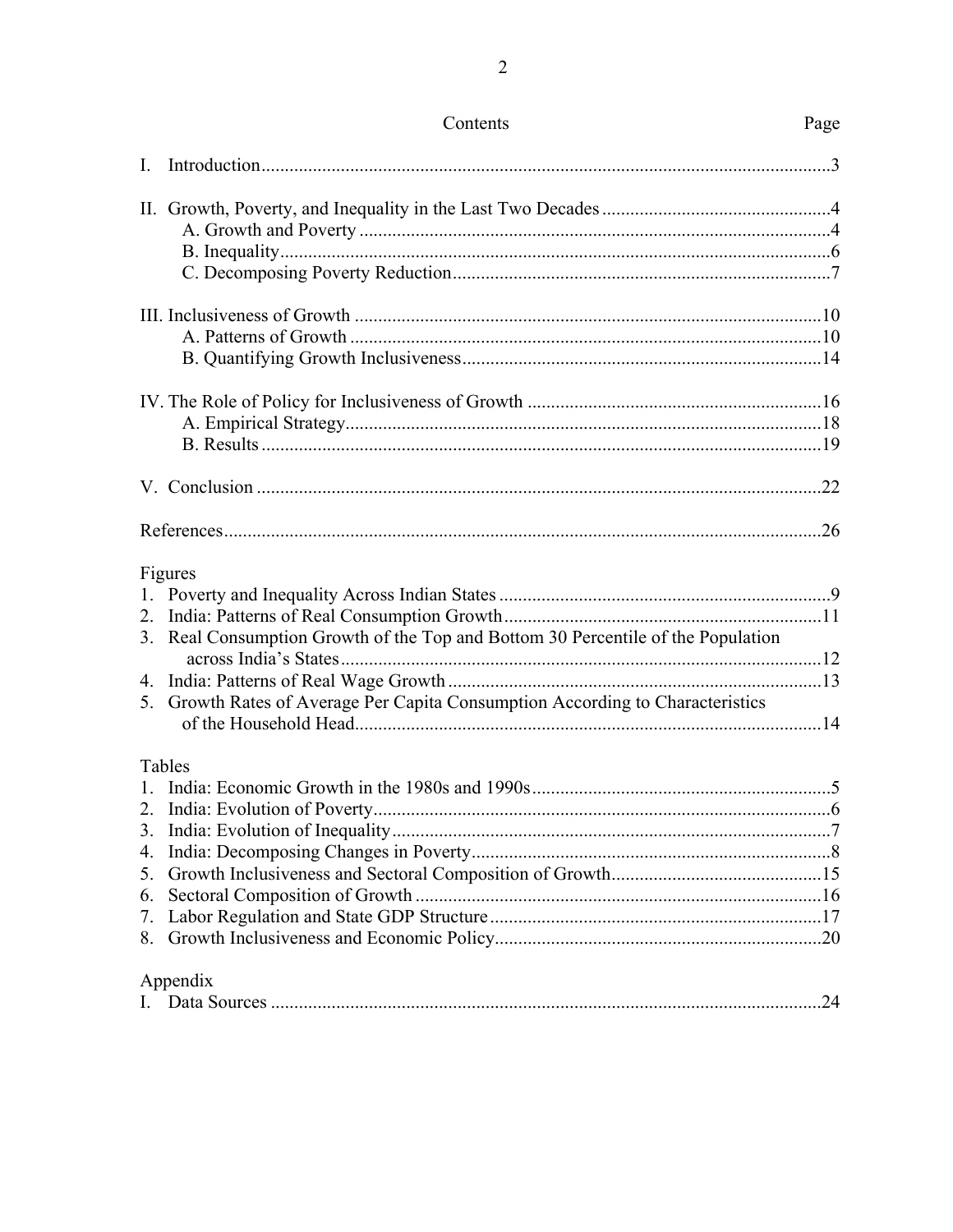#### **I. INTRODUCTION**

India is enjoying a period of unprecedented growth. For the past four fiscal years, real GDP has risen at over 8.5 percent per year, making India one of the world's fastest growing economies. Yet, India still has the largest concentration of poor people in the world. The extent to which India's poor have been able to take up the opportunities provided by an expanding economy, and contribute to its continuing expansion is an important question for the well-being of millions. It is also at the heart of the current political debate in India. Decisive reforms are required to ensure continuing economic growth, yet the ability of the government to pass and sustain reform momentum depends on popular support. If large parts of the populations are left behind, even if only in relative terms, the viability of future reforms may be threatened.<sup>2</sup> Cognizant of this, authorities have made "inclusive growth" a key element of their policy platform, stating as a goal: "Achieving a growth process in which people in different walks in life….. feel that they too benefit significantly from the process." (Alhuwalia, 2007)

While inclusive growth has become a prime policy issue in India, relatively little work has examined how inclusive past growth has actually been, or whether the new pro-business paradigm has affected the distribution of economic gains. Research has been impeded by the lack of household level data comparable over time: consumption measures in the 1999/00 round of the National Sample Survey (NSS) were contaminated by changes in the questionnaire design.3 The recent release of the 2004/05 round, which uses the same methodology as earlier NSS rounds (namely 1993/94, 1987/88 and 1983), provides an opportunity to re-examine how the benefits of growth are distributed across the entire income distribution.

This paper aims to document the extent to which Indian growth has benefited the bottom of the income distribution over the last two decades. Did the impressive growth performance translate into commensurate poverty reduction, or were most gains captured by the relatively well-off? How did growth and changes in inequality contribute to poverty reduction? Did the pattern of growth across the income distribution change as India's economic expansion accelerated? Was the inclusiveness of growth across Indian states influenced by certain factors or policies such as financial development, education or labor legislation?

In answering these questions, this paper builds on a rich body of literature that has examined various aspects of growth, poverty and inequality in India in earlier time periods. Most closely related, Ravallion and Datt (1996) and Datt and Ravallion (2002) study the relationship between

 $\overline{a}$ 

 $2^2$  According to the Post-Poll survey of the 2004 National Election Study, 43 percent of respondents believe that the economic policies of the National Democratic Alliance government (1999–2004) have benefited only the rich (http://www.csdsdelhi.org/nes2004/ques.htm).

 $3$  Nationally representative household surveys in India are conducted by the NSSO annually. However the Planning Commission's periodical estimates of poverty are based on the "quinquennial" or "thick" rounds of the NSS, which involve substantially larger samples.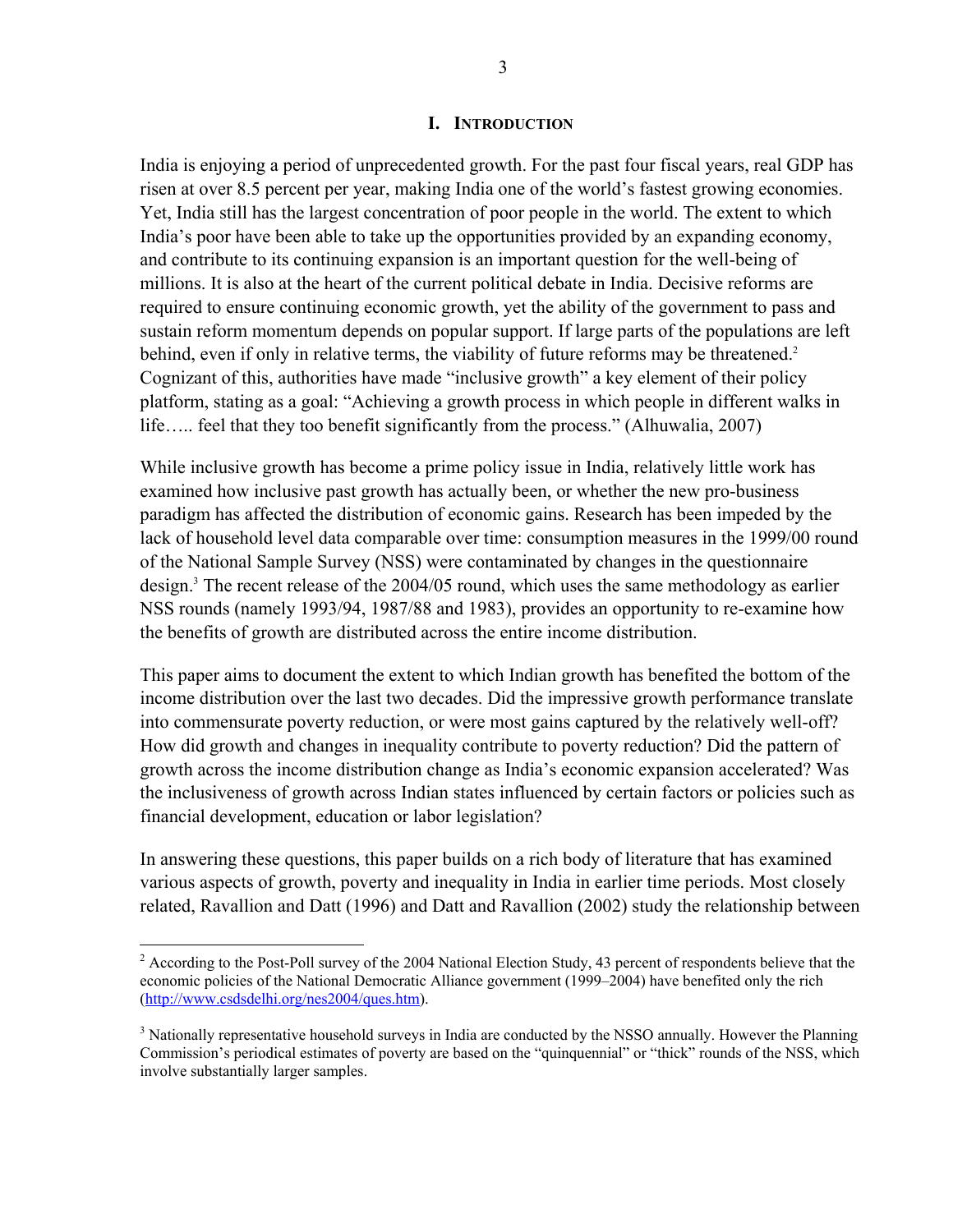growth and poverty in the Indian context in the 1960-1993/94 period,<sup>4</sup> and find that sectoral composition is an important factor determining growth. Ravallion and Datt (2002) and Besley, Burgess and Esteve-Volart (2007) exploit the heterogeneity within India at the state level to investigate whether Indian states' ability to achieve faster poverty alleviation or to better channel growth into reducing poverty is correlated with certain state characteristics, such as human and physical capital accumulation, regulation, farm productivity and others. Deaton and Dreze (2002) develop a methodology to adjust the 1999/00 household consumption measures and document the evolution of inequality between 1993/94 and 1999/00, pointing to a slight increase in inequality in urban Indian, across states and between rural and urban areas. Consistent evidence has been found by Banerjee and Piketty (2005) who use income tax records to document a sharp rise in income among the very highest income earners in the 1990s. And finally, considerable attention has been devoted to the growing divergence of incomes across Indian states (e.g., Ahluwalia, 2002, Aiyar, 2001, Bajpai and Sachs, 1996, Bhattacharya and Sakthivel, 2004, Purfield, 2006).

The remainder of the paper is organized as follows. Section II presents some evidence on the evolution of growth, poverty and inequality in India. Section III traces the growth pattern of household consumption across the income distribution in the last two decades. In Section IV, we exploit variation across states in India to ascertain which state characteristics (such as financial development, education or labor policies) influence the inclusiveness of growth. Section V concludes.

# **II. GROWTH, POVERTY, AND INEQUALITY IN THE LAST TWO DECADES**

# **A. Growth and Poverty**

India's economy has been expanding at a robust pace in the last two decades. The annual growth rate of real GDP per capita accelerated from 3 percent in 1983–1993/94 to an average of 4½ percent in the post reform period 1993/94–2004/05.56 A similar pattern is observed in private per capita consumption, as measured in national account statistics (NAS).

<sup>4&</sup>lt;br><sup>4</sup> Besley, Burgess, and Esteve-Volart (2007) and Purfield (2006) estimate the growth elasticity of poverty for a period spanning 1960–2000.

<sup>&</sup>lt;sup>5</sup> These particular periods were chosen based on availability of household survey data. NSS quinquennial rounds were conducted in 1983, 1987/88, 1993/94, 1999/00 and 2004/05. Due to the substantial differences in the measurement of per capita expenditure in the 1999/00 round, the analysis will not rely on data from this round.

<sup>&</sup>lt;sup>6</sup> The acceleration of the growth rate in the Indian economy may have started in the early to mid 1980s as argued by Delong (2004) and Rodrik and Subramanian (2004) due to a pro-business attitudinal shift by the government.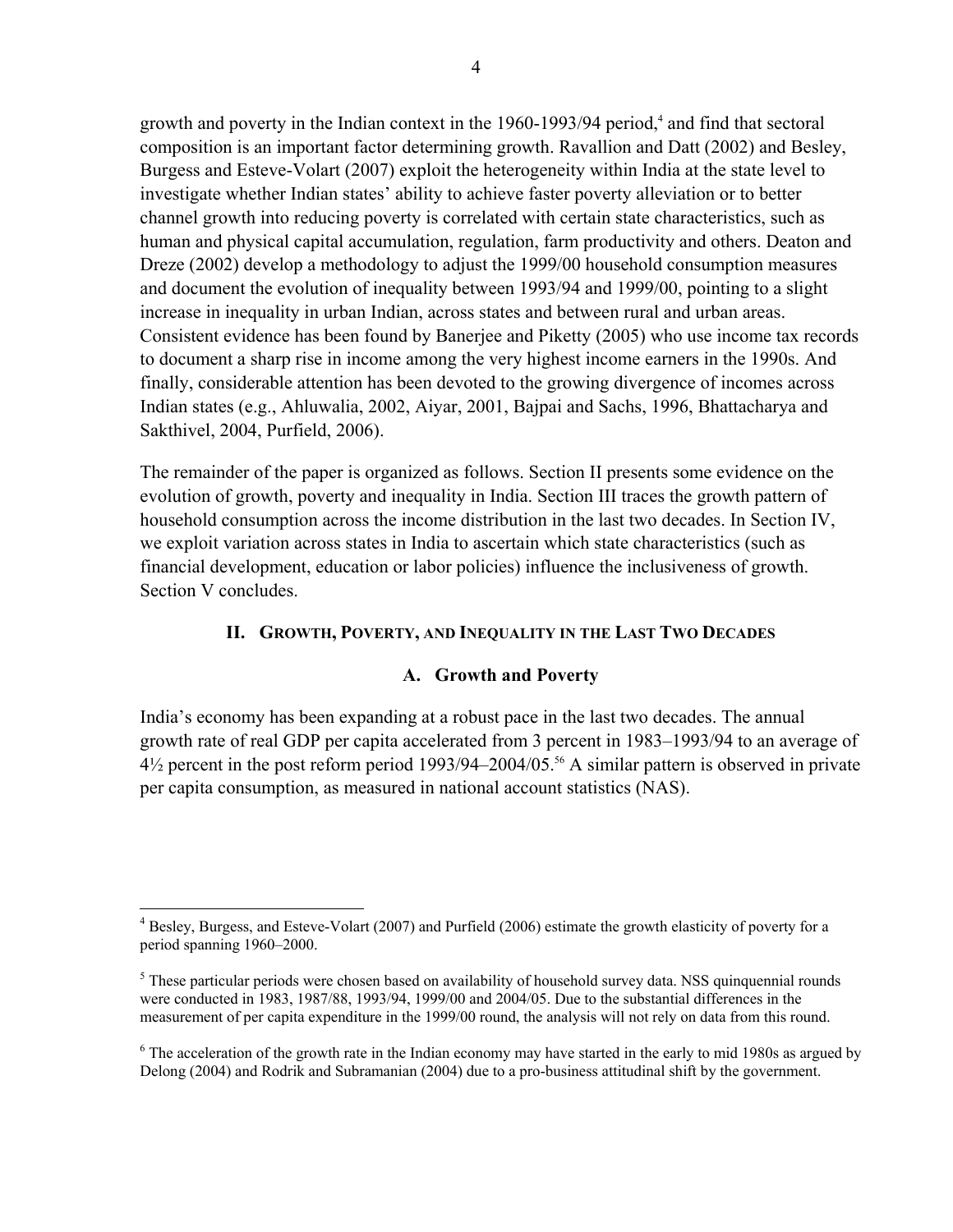|                                                                              |      | Table 1. India: Economic Growth in the 1980s and 1990s |                                        |               |               |
|------------------------------------------------------------------------------|------|--------------------------------------------------------|----------------------------------------|---------------|---------------|
|                                                                              |      |                                                        | Average Annual Growth of Per Capita 1/ |               |               |
|                                                                              |      |                                                        |                                        | Private       | Private       |
|                                                                              |      | Private                                                | Private                                | Consumption   | Consumption   |
|                                                                              |      | Consumption                                            | Consumption                            | Rural         | Urban         |
| <b>Period</b>                                                                | GDP  | <b>NAS</b>                                             | <b>NSS 2/</b>                          | <b>NSS 2/</b> | <b>NSS 2/</b> |
| 1983-1993/94                                                                 | 3.11 | 1.84                                                   | 0.91                                   | 0.76          | 1.23          |
| 1993/94-2004/05                                                              | 4.43 | 3.30                                                   | 1.31                                   | 1.12          | 1.74          |
| Source: IMF WEO, NSSO 38th, 55th, and 61st rounds; and Fund staff estimates. |      |                                                        |                                        |               |               |

1/ In constant prices.

1

2/ Converted in real terms using the official deflators of the Planning commission.

Household survey data, on the other hand, point to a much slower improvement in the standard of living, as captured in monthly expenditures per capita.7 According to the NSS data, over the period 1983 to 1993/94, the average annual growth rate of per capita expenditure was only *half* as large as the rate measured in the NAS. In the 1990s it shrunk to 40 percent of NAS growth rate. Similar disparities exist in the level of consumption measured, with the gap between the two measures growing over time.<sup>8</sup> The Indian growth paradox of the 1990s is subject to intense debate, with one side taking the view that the survey systematically underestimates the consumption of all respondents, with the implication that consumption is growing far faster than the survey data suggest (Bhalla, 2003). Another interpretation posits that a very large share of growth went to the very rich, who are much less likely to be picked up in expenditures surveys.<sup>9</sup> Using income tax data, Banerjee and Piketty (2005) find that growth of the top 1 percent of incomes can explain 20–40 percent of the gap between average consumption growth in surveybased and NAS data. The latter interpretation has serious implications for the ability of survey data to trace how the benefits of growth were distributed across the income distribution, and suggests that the top percentiles of the population are benefiting substantially more than survey evidence suggests. However, analyzing this data does provide a point of departure to answer a very important question on the current policy agenda in India.

<sup>&</sup>lt;sup>7</sup> We use the official state-level deflators, i.e., Consumer Price Index for Agricultural Labor (CPIAL) for the rural sector and Consumer Price Index for Industrial Workers (CPIIW) for the urban sector, to convert nominal expenditures to base year (1993/94) values. Note however that there are serious concerns about the appropriateness of these deflators as described in Deaton (2003).

 $8$  Consumption reported in the NSS captured 62 percent and 41 percent of the private consumption reflected in the NAS in 1993/94 and 2004/05 respectively.

 $9$  As Ravallion (2001) notes, this view is corroborated by the existence of an income effect on underreporting and noncompliance in consumption and income surveys, which also squares with the fact that the divergence between NAS and NSS data has increased with economic growth. In addition, Sundaram and Tendulkar (2001) find that the NSS-NAS gap is most pronounced for commodities consumed more heavily by higher income groups.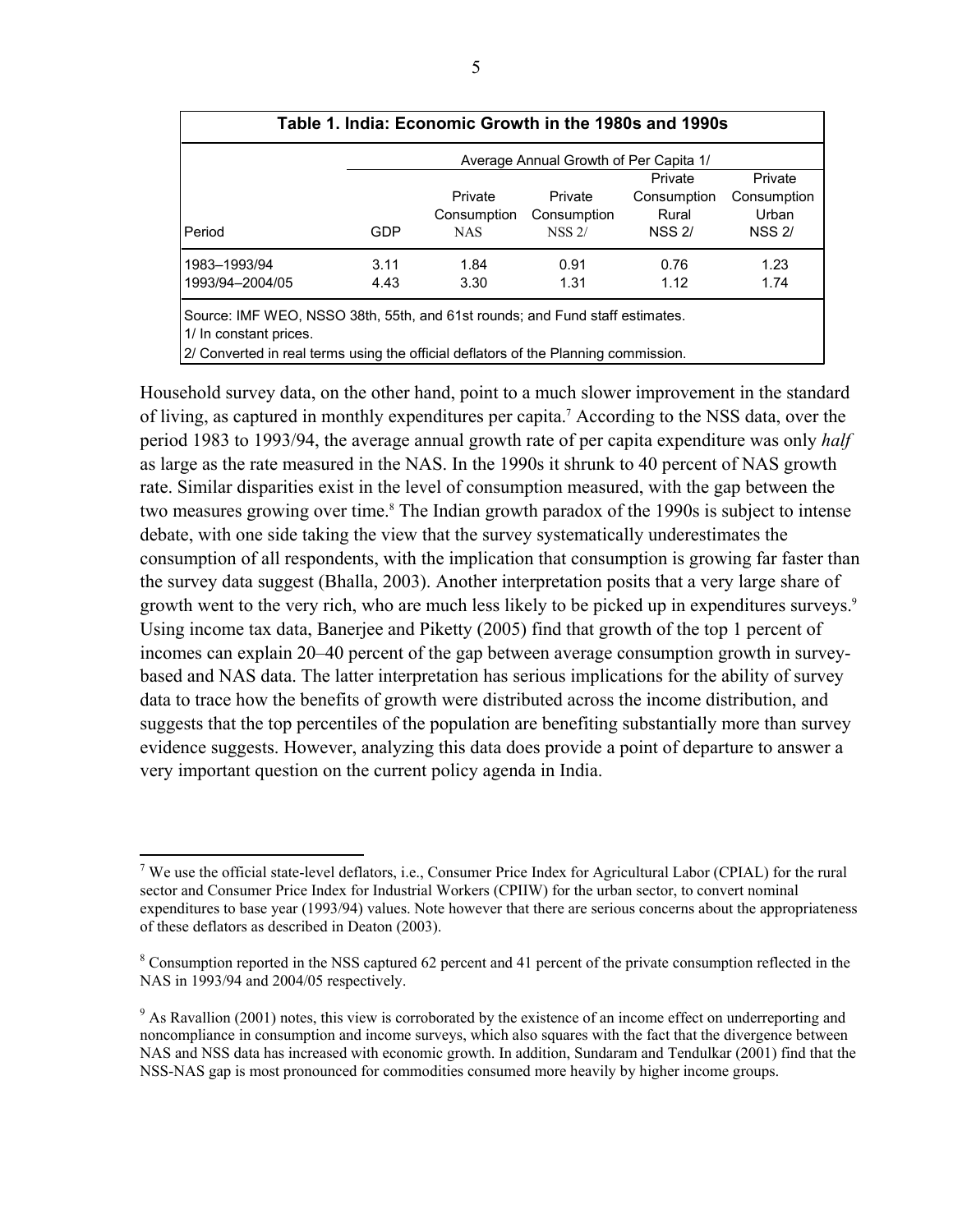Over the last two decades, the incidence of poverty fell by nearly 20 percentage points. As of 2004/05, 25¾ percent of people in urban areas and 28 percent of people in rural areas lived below the poverty line.<sup>10,11</sup> Poverty depth decreased by more than 50 percent during this time period. Figure 1 shows that there was substantial heterogeneity in the progress toward poverty

<u>.</u>

|                                       |                                                              |                                           |                                                        | <b>Table 2. India: Evolution of Poverty</b>                                                                                                          |                                              |                                         |
|---------------------------------------|--------------------------------------------------------------|-------------------------------------------|--------------------------------------------------------|------------------------------------------------------------------------------------------------------------------------------------------------------|----------------------------------------------|-----------------------------------------|
|                                       |                                                              | Poverty Rate 1/                           |                                                        |                                                                                                                                                      | Poverty Depth 2/                             |                                         |
| 1983<br>1987/88<br>1993/94<br>2004/05 | All India<br>45.2%<br>39.3%<br>35.8%<br>27.5%                | Rural<br>46.2%<br>39.3%<br>36.8%<br>28.0% | Urban<br>42.1%<br>39.2%<br>32.8%<br>25.8%              | All India<br>12.6%<br>9.6%<br>$8.4\%$<br>$5.7\%$                                                                                                     | Rural<br>13.0%<br>$9.4\%$<br>$8.4\%$<br>5.5% | Urban<br>11.5%<br>10.4%<br>8.3%<br>6.2% |
|                                       | from the poverty line.<br>3/ At 93/94 prices in rural India. |                                           | Source: NSSO various rounds; and Fund staff estimates. | 1/ Defined as the share of the population below the poverty line.<br>2/ Defined as the poverty rate multiplied by the average value of the shortfall |                                              |                                         |

reduction among India's states. Even so, the poorest state in 1983, Orissa, remained the state with the highest poverty incidence, with more than 45 percent of population living below the poverty line in 2004/05. Similarly, Punjab, whose poverty rate was the lowest in India in 1983, remained in this position, with a poverty rate of just 8 percent in 2004/05.

## **B. Inequality**

All measures point to a significant increase in overall inequality in the 1990s, particularly in urban areas, and within all but one state (in Bihar inequality remained flat). While inequality was stable (in urban India) and declining (in rural India) in the 1980s, this trend was reversed in the 1990s. The change in the distribution of consumption across households can explain the lower than expected poverty reduction. Despite the pick-up in consumption growth from the 1980s to the 1990s, the decline in poverty incidence remained roughly unchanged: the poverty rate fell by 9.4 percentage points (or 20.8 percent) in the 1983–1993/94 period and 8.4 percentage points (or 23.4 percent) during the slightly longer 1993/94–2004/05 period. With real consumption growth significantly higher in urban areas especially in the 1990s, in most states and in India as a whole the urban-rural gap widened.

 $10$  The poverty line is defined in India as the minimum subsistence income that can support the consumption of 2400 calories in rural areas and 2100 calories per person in urban areas. The poverty line was first established in 1979 and since then it has been periodically adjusted for inflation.

 $11$  An alternative measure of consumption, that uses different recall periods for durable and non-durable goods, places India's poverty rate at 21 percent in 2004/05 down from 26.1 percent in 1999/00. Unfortunately, comparable estimates for earlier years are not available under this alternative definition.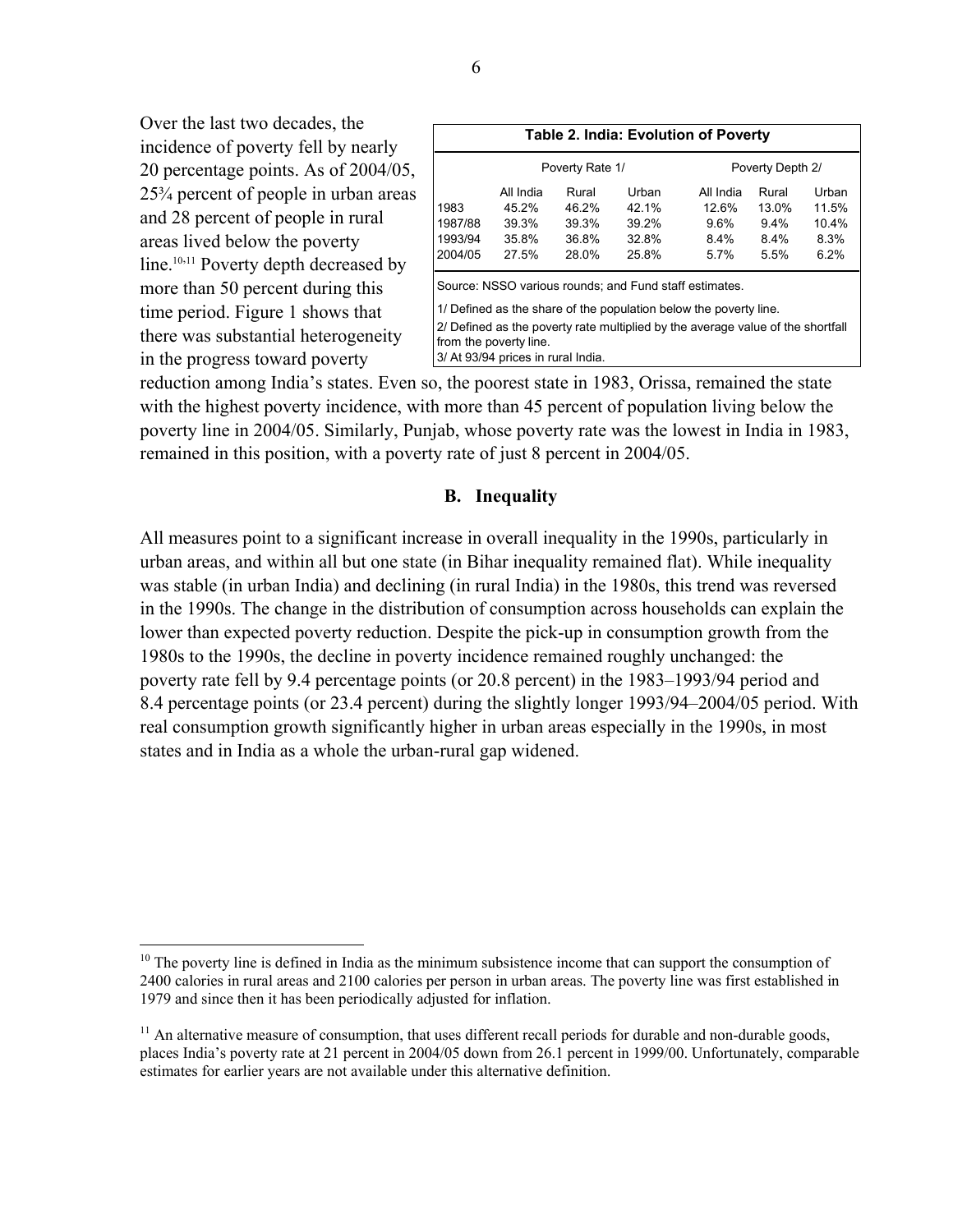|           |           |       |       |                                                                                                                                                                    |             |       | Table 3. India: Evolution of Inequality |                         |       |           |                                |       |
|-----------|-----------|-------|-------|--------------------------------------------------------------------------------------------------------------------------------------------------------------------|-------------|-------|-----------------------------------------|-------------------------|-------|-----------|--------------------------------|-------|
|           |           | Gini  |       |                                                                                                                                                                    | Theil Index |       |                                         | Log (PCE 95 / PCE 5) 1/ |       |           | Variance of Log<br>Consumption |       |
|           | All India | Rural | Urban | All India                                                                                                                                                          | Rural       | Urban | All India                               | Rural                   | Urban | All India | Rural                          | Urban |
| 1982/83   | 0.319     | 0.312 | 0.340 | 0.198                                                                                                                                                              | 0.191       | 0.215 | 1.774                                   | 1.740                   | 1.866 | 0.303     | 0.290                          | 0.342 |
| 1987/88   | 0.313     | 0.301 | 0.349 | 0.200                                                                                                                                                              | 0.186       | 0.241 | 1.688                                   | 1.621                   | 1.887 | 0.279     | 0.258                          | 0.348 |
| 1993/94   | 0.303     | 0.285 | 0.343 | 0.191                                                                                                                                                              | 0.171       | 0.235 | 1.638                                   | 1.537                   | 1.878 | 0.263     | 0.234                          | 0.345 |
| l 2004/05 | 0.325     | 0.298 | 0.378 | 0.228                                                                                                                                                              | 0.196       | 0.288 | 1.692                                   | 1.541                   | 2.029 | 0.285     | 0.240                          | 0.402 |
|           |           |       |       | Source: NSSO various rounds and Fund staff estimates.<br>11/ Log of the ratio of the per capita expenditure of the 95th percentile relative to the 5th percentile. |             |       |                                         |                         |       |           |                                |       |

Keeping in mind all the caveats with the representativeness of survey data of the consumption of the rich and the growing disparity of the NAS and NSS data that may reflect precisely the growth of income at the upper end, these changes in inequality may very well provide a lower bound estimate of the true changes in income distribution.

Anecdotal evidence suggests that wealth inequality may be even higher. Ahya and Sheth (2007) estimate that India has witnessed an increase in wealth of over 100 percent of GDP in the past four years from three key sources: the equity market, the residential property market, and gold (see also Purfield, 2007). With 4–7 percent of the population participating in the stock market, 47 percent of the population owning a 'pucca' house, and the top 34 percent of households holding 71 percent of the value of consumer durables (including gold and jewelry), it is likely that the bulk of wealth accretion was concentrated within a very small segment of the population (Ahya and Sheth, 2007). Supportive of this conjecture is Jayadev et al. (2007)'s finding of a small but perceptible rise in the level of interpersonal wealth inequality in the 1990s based on household NSS surveys on debt and investment (though these surveys suffer from similar, if not even larger, problems of representativeness of the wealthy as the consumption surveys).

# **C. Decomposing Poverty Reduction**

How much more or less poverty reduction might have been achieved had growth occurred without changes in the income distribution? To examine this, changes in poverty can be decomposed into the change attributable to "pure growth" (holding inequality constant) and the change attributable to the distributional component (holding the mean of consumption constant).12 To do so, we express the poverty rate at time t as a function of the level of consumption,  $m_t$ , and the distribution of income or the Lorenz curve,  $l_t$ , i.e.  $P_t = P(m_t, l_t)$ . We adopt the methodology proposed by Dhongde (2007), which provides a path-independent and complete decomposition, by taking the average of the two growth components (with distribution

1

<sup>&</sup>lt;sup>12</sup> For a similar decomposition for earlier time periods, see Jain and Tendulkar (1990), Datt and Ravallion (1992), Deaton and Dreze (2002), Bhanumurty and Mitra (2004) and Dhongde (2007).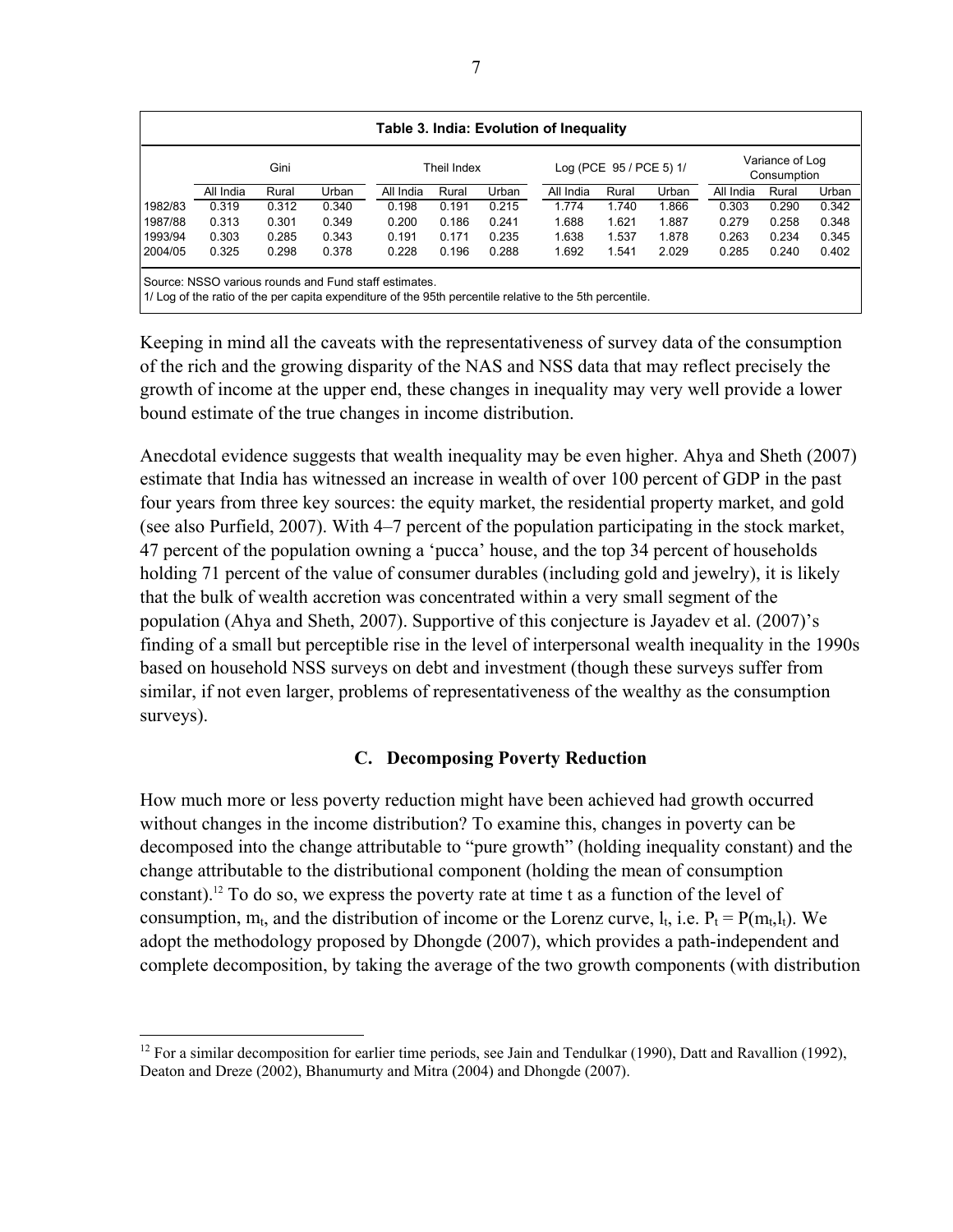kept fixed as in time  $t=0$  and  $t=1$ ), and the average of the two distribution components (with average consumption held fixed at  $t=0$  and  $t=1$ ), namely:

$$
P_{11} - P_{00} = \frac{(P_{10} - P_{00}) + (P_{11} - P_{01})}{2} + \frac{(P_{10} - P_{11}) + (P_{00} - P_{01})}{2}
$$

where  $P_{00} = P(m_0, l_0)$  and  $P_{11} = P(m_1, l_1)$ . This simple decomposition abstracts from the fact that changes in the distribution of income may affect (and be affected by) the average growth rate (i.e., the observed growth rate may not have been the same had the distribution of income not changed).<sup>13</sup>

The counterfactual simulation, suggests that in the 1980s, changes in the distribution of income enhanced the effect of growth on poverty reduction (Table 4).<sup>14</sup> In rural India, poverty reduction from "growth alone" would have been 27 percent lower had the distribution of income not changed in favor of the poor. In urban India, "growth alone" accounts for the entire poverty decline.

In the period from 1993 to 2004/05, on the other hand, changes in the distribution of consumption moderated the extent to which growth reduced poverty. Distribution-neutral growth would have generated a poverty decline in rural India that was 22 percent higher; in urban areas, the decline in poverty would have been 76 percent higher. This finding suggests a marked change in the

 $\overline{a}$ 

|                 | Table 4. India: Decomposing Changes in Poverty |                      |                           |                                                     |
|-----------------|------------------------------------------------|----------------------|---------------------------|-----------------------------------------------------|
|                 | Initial Level of<br>Poverty                    | Change in<br>Poverty | Contribution of<br>Growth | Contribution of<br>Change in<br><b>Distribution</b> |
| 1983-1993/94    |                                                |                      |                           |                                                     |
| Rural           | 0.4617                                         | $-0.0933$            | $-0.0683$                 | $-0.0249$                                           |
| Urban           | 0.4208                                         | $-0.0925$            | $-0.0973$                 | 0.0047                                              |
| All India       | 0.4524                                         | $-0.0940$            | $-0.0808$                 | $-0.0132$                                           |
| 1993/94-2004/05 |                                                |                      |                           |                                                     |
| Rural           | 0.3684                                         | $-0.0880$            | $-0.1071$                 | 0.0191                                              |
| Urban           | 0.3283                                         | $-0.0702$            | $-0.1237$                 | 0.0536                                              |
| All India       | 0.3585                                         | $-0.0837$            | $-0.1151$                 | 0.0314                                              |

way the gains from growth were distributed across India's households in the relatively new market-oriented framework governing India's economic life.

<sup>&</sup>lt;sup>13</sup> Cross-country evidence on the relationship between inequality and growth is mixed. Most recently, Banerjee, and Duflo (2003) establish that changes in inequality (in any direction) are associated with lower future growth rates, though they emphasize that this correlation does not warrant a causal interpretation.

 $14$  For this exercise, the average consumption growth in rural, urban and all India was applied for the particular period (as opposed to state-specific growth rates).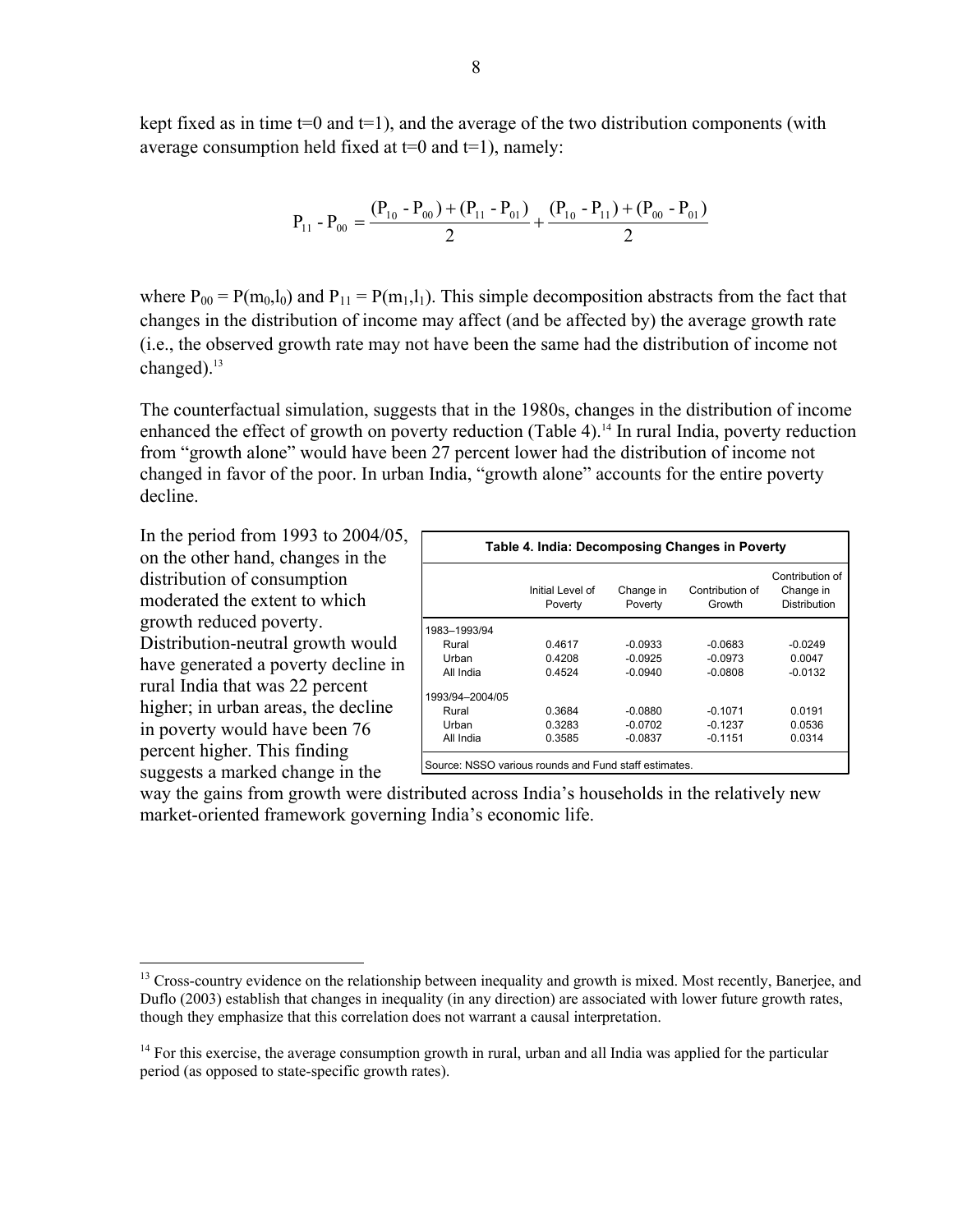

#### **Figure 1. Poverty and Inequality Across Indian States**

Source: NSSO various rounds and Fund staff estimates.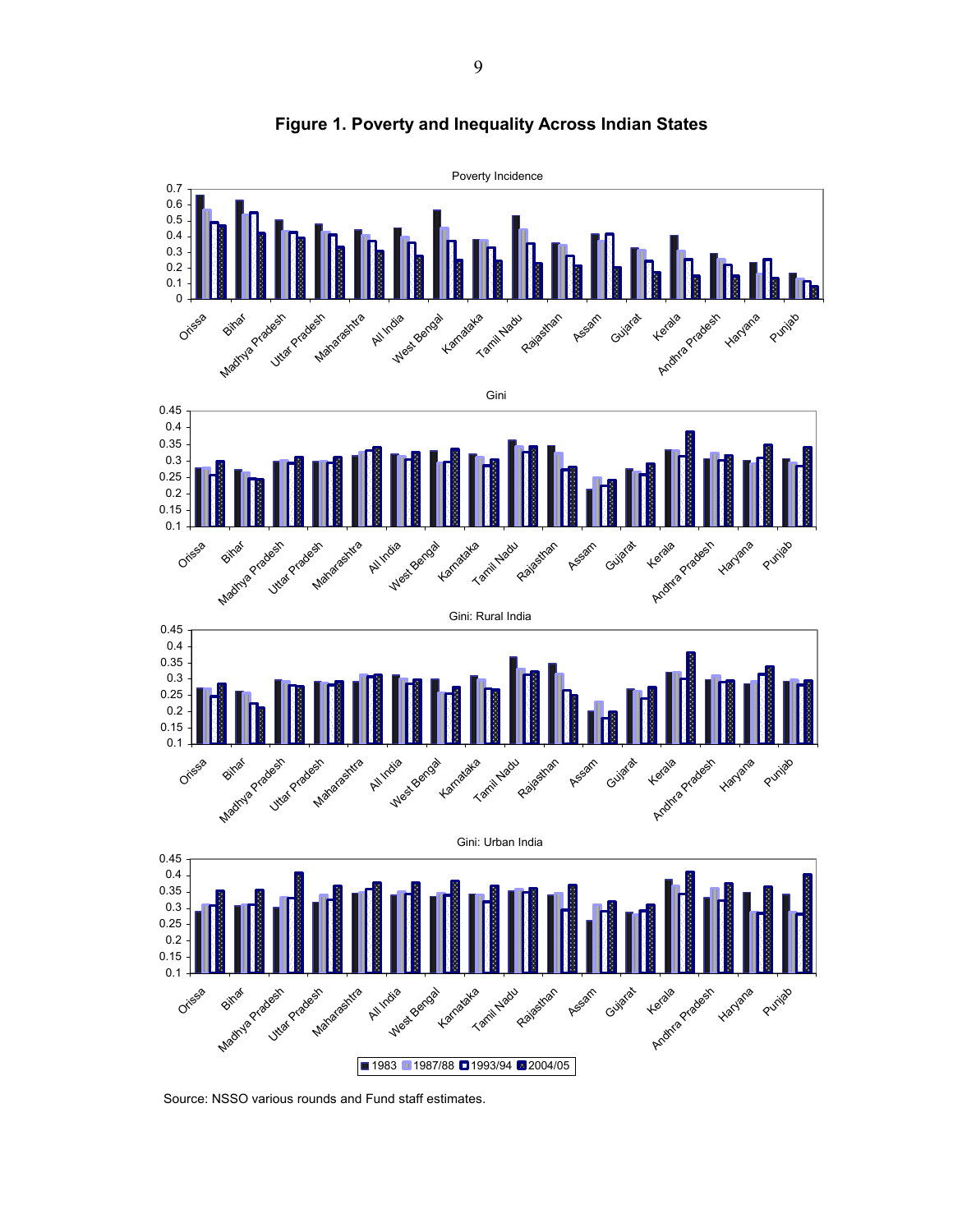## **III. INCLUSIVENESS OF GROWTH**

#### **A. Patterns of Growth**

To gain a fuller picture of how the absolute gains from growth accrue across the income distribution, we calculate "growth incidence curves" of real monthly consumption per capita (Ravallion and Chen, 2003). The growth incidence curve depicts how the growth rate for a given quantile varies across quantiles ranked by expenditure, thus succinctly describing how inclusive growth was. A growth incidence curve increasing over all quantiles implies rising inequality, while a downward-sloping curve characterizes growth that was biased towards the poor.

Figure 2 presents the growth incidence curves for India, during the 1983–1993/94 and  $1993/94-2004/05$  period<sup>15</sup>. The top panel uses data for all India, the middle for urban India, and the bottom for rural areas. The annualized growth rate in the mean (horizontal solid line) and median (horizontal dashed line) incomes are also included as benchmarks.

The shift in the growth patterns of consumption across the income distribution is striking. From 1983 to 1993/94, growth in consumption at the bottom of the income distribution outpaced growth at the top, especially in rural India (Figure 2). In urban areas, growth was remarkably distribution-neutral. This pattern of growth is consistent with the explicit goal of the socialistinspired development policy of India until 1991 "to limit the economic power of the elite" (Banerjee and Piketty, 2005). As India launched market-oriented reforms in 1991 and overall growth accelerated, the shape of the growth incidence curve reversed, with far faster growth at the top than the bottom. Similar to the previous period, there was substantial difference between the experience of urban and rural areas, with stronger pro-rich bias of growth in urban areas. In almost all states growth became less equalizing in the 1990s as depicted in Figure 3, which plots the annualized growth rate of the bottom 30 percent of the population and the top 30 percent of the population.

Between 1993/94–2004/05, consumption of the richest grew by an average of 3 percent every year, while for the poorest, the growth rate was slightly above 1 percent. These estimates are likely too low. According to the NSS, over an 11 year period, consumption of the richest grew by 40 percent. Using income tax data (for a slightly different period, 1987/88–1999/00), Banerjee and Piketty (2005) find that the incomes of the top 1 percent increased 70 percent, while the incomes of the top 0.01 percent tripled.

 $\overline{a}$ 

<sup>&</sup>lt;sup>15</sup> These calculations use the disaggregate household survey data from 1983, 1993/94, and 2004/05, with household expenditures adjusted to be comparable across states, and rural and urban areas and deflated to 1993/94 values using the official deflators of the Planning Commission.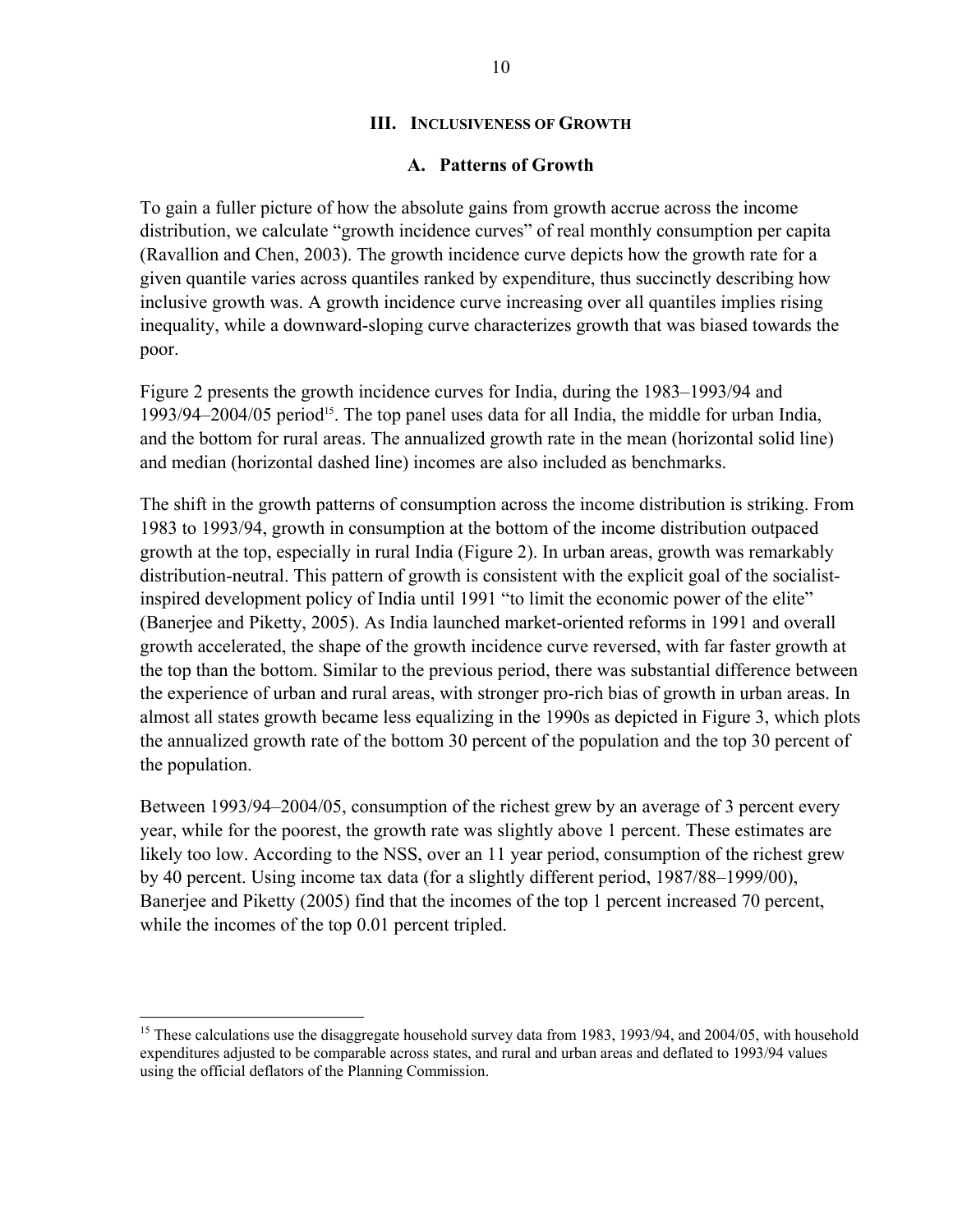

**Figure 2. India: Patterns of Real Consumption Growth**

Source: NSSO various rounds and Fund staff estimates.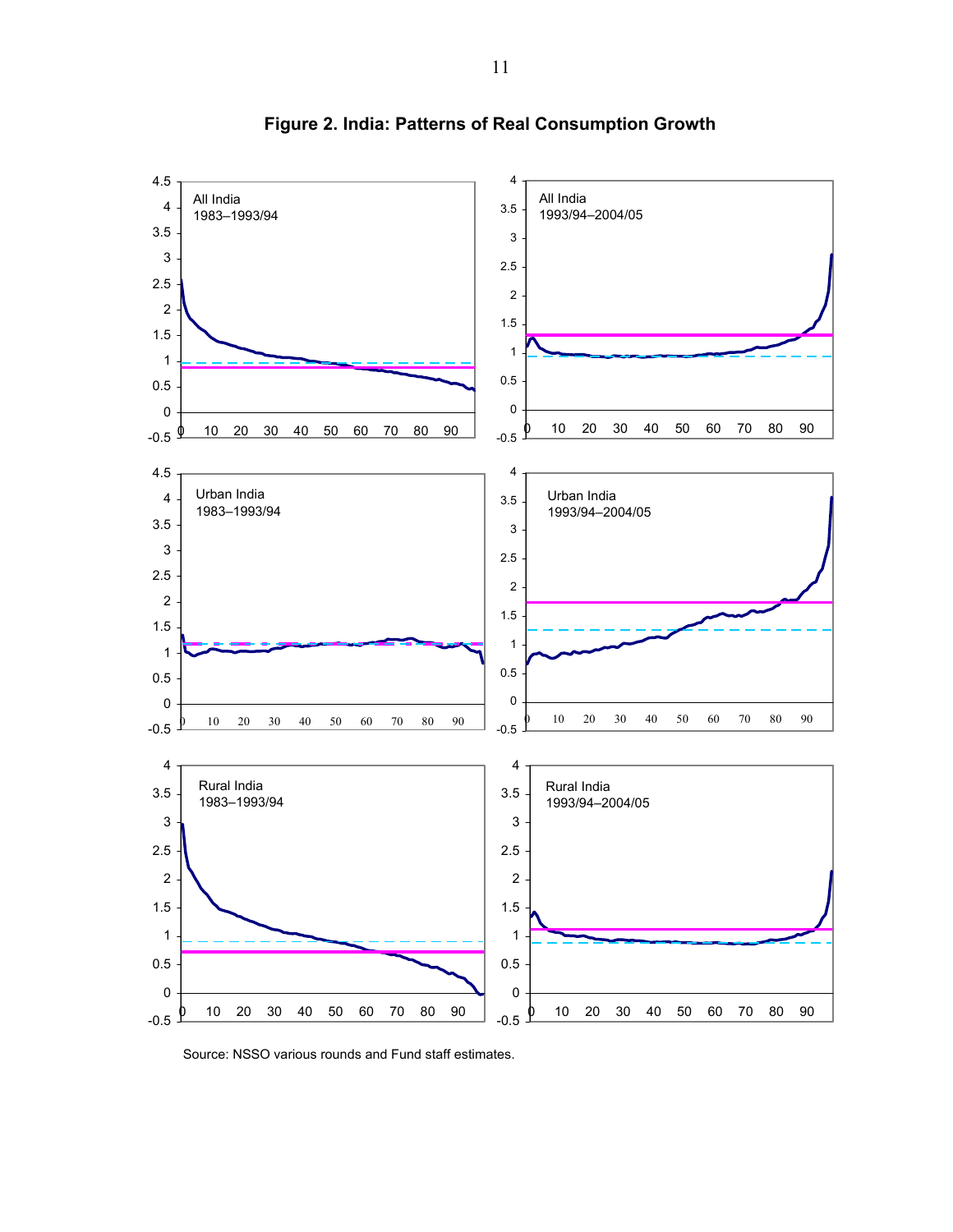

**Figure 3. Real Consumption Growth of the Top and Bottom 30 Percentile of the Population across India's States**

Source: NSSO various rounds; and Fund staff estimates.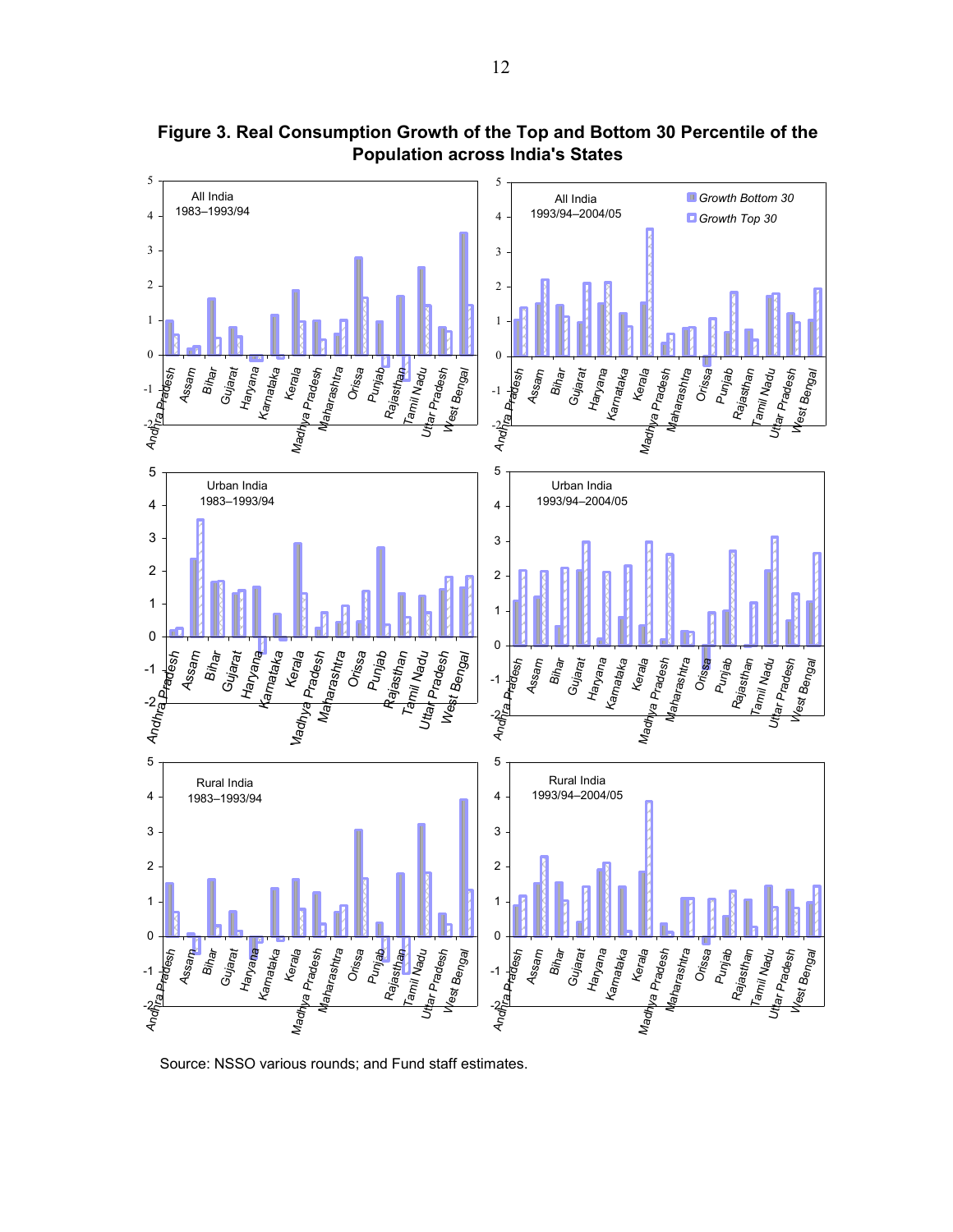At the same time, our results suggest that consumption of the poorest increased by mere 8 percent.16 Given the substantial difference in initial level of consumption between the top and the bottom, the implications for absolute inequality are even larger. In fact, though aggregate growth was significantly higher in the 1990s (even when measured in NSS data), the bottom 50 percent of India's population experienced faster consumption growth in the previous decade.

The evolution of real wages paints a similar picture. We construct daily real wages from the Employment and Unemployment Schedules (Schedule 10) of the NSS for 15–65 year old adults engaged in regular salaried or casual wage labor, pooling the rural and urban sample.<sup>17</sup> Using only observations with non-zero wage values, we construct the growth incidence curves of real daily wages for the 1980s and 1990s (Figure 4). Just as per capita consumption growth, real wage growth was a lot more pronounced at the top than at the bottom in the 1993/94–2004/05 period. Between 1983 and 1993/94, real wage growth at the bottom generally outpaced the growth of wages at the top. Note, however, that analyzing wages in this manner overlooks possibly important changes in labor participation, unemployment etc. which influence the sample of observed wages and complicate the interpretation of the growth incidence curves. Thus, for the rest of the study, we focus the analysis on growth rates in per capita consumption rather than wages.



<sup>&</sup>lt;sup>16</sup> This pattern of consumption growth in the 1990s is consistent with the responses in the Post-Poll survey of the 2004 National Election Study. While more than 40 percent of the upper middle class respondents agreed that things improved during the National Democratic Alliance regime (1999–2004), only 20 percent to the poor felt that way (The Hindu, May 20, 2004).

 $\overline{a}$ 

 $17$  Note that in the 1993/94 round, 0.9 percent of nonmissing wage observations were for daily wages of less than 0.5 rupee. Such low values of real wages were not observed in any of the two earlier rounds (in 1983 and 1987/88), thus these observations were dropped.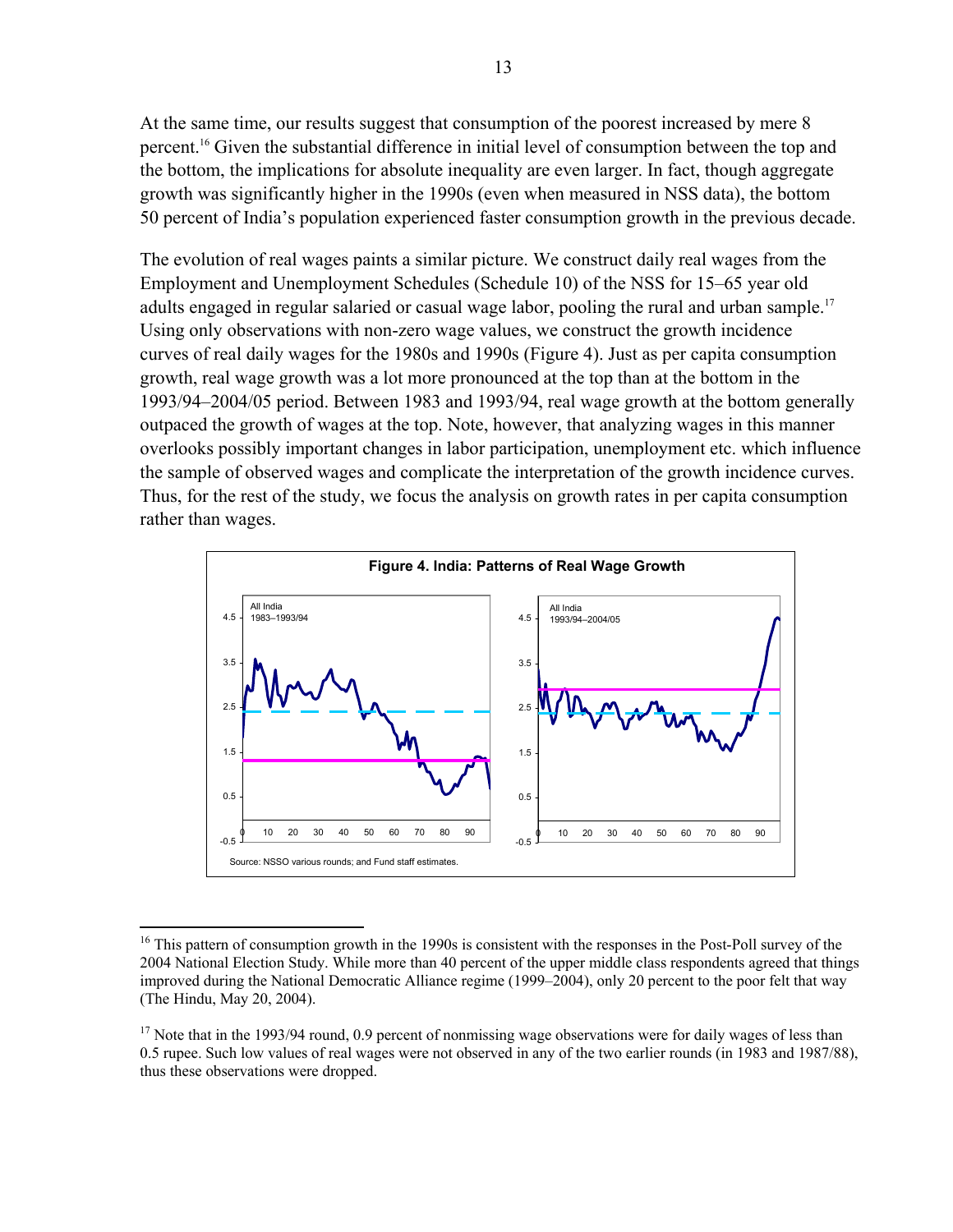Simple cuts of the household samples across several characteristics of the household head reveal interesting changes in how consumption growth varied along these dimensions (Figure 5). First, we split households according to the educational achievement of the household head (Panel A). Then, we consider the principal industrial occupation of the head of the household (Panel B), and finally we split households into those that belong to the historically disadvantaged scheduled castes (SC) or scheduled tribes (ST) versus the rest of the population (Panel C). We then calculate the unconditional overall growth of average per capita consumption for each of these groups for the 1980s and 1990s. The growth rates estimated from these unconditional means should not be interpreted as measuring the returns to education, occupation etc. in India, but rather as a simple description of the evolution of consumption across households in India.



During the 1980s, consumption growth was relatively balanced across households with different characteristics. In fact, with the exception of college graduates, growth rates of consumption were declining with the education of the household head (and with the initial level of consumption), thus tightening the distribution of income. In the 1990s, the unconditional means suggest that the consumption of households with completed middle school and above rose substantially more than the consumption of those with lower education; the fastest growth in consumption was registered by those with college education and above. Similarly, households involved in the manufacturing and services sectors experienced a much larger increase in consumption in the 1990s relative to those whose primary source of income came from agriculture. Growth in consumption for these sectors was also substantially faster relative to the 1980s. The growth in consumption, which is remarkably similar across SC/ST households and other castes in the 1980s, also seems to be diverging in the 1980s with non-SC and ST experiencing faster consumption growth.

# **B. Quantifying Growth Inclusiveness**

While growth incidence curves describe distributional changes well, a simple summary statistic is useful for making comparisons over time and across states, and for statistical analysis. How might the inclusiveness of growth be defined? The definition of the deputy chairman of the Planning Commission, "a growth process in which people in different walks in life… feel that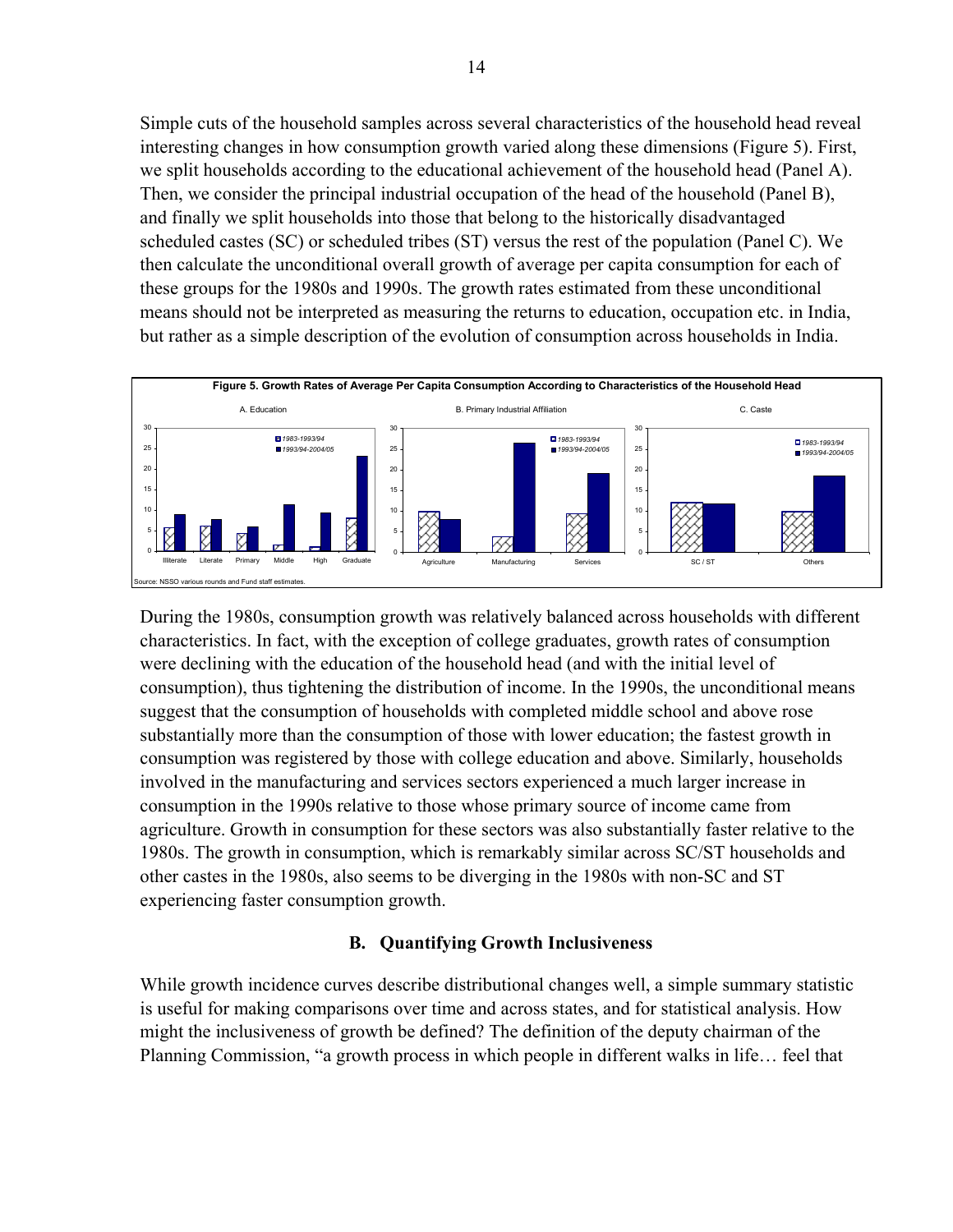they too benefit significantly from the process,"18 suggests using a measure that captures the unevenness in consumption growth rates across households. We therefore define inclusiveness, or "pro-poor bias of growth" as the difference between the consumption growth rate of the poorest and richest 30 percent of the population.<sup>19,20</sup>

We use variation across India's states and over time to establish whether there is relationship between the inclusiveness of growth, the growth rate and its sectoral composition.<sup>21</sup> Specifically, we compute for each of the 15 large states in India and for each of the following periods, 1983–1987/88, 1987/88–1993/94 and 1993/94–2004/05, the inclusiveness of growth as defined above, the average annual growth rate of real state GDP per capita, as well as the per capita growth rates of the agricultural, industrial and service sector. We then regress the inclusiveness of growth on per capita growth rates. We include period fixed-effects to control for economy-wide changes, and state fixed-effects to control for time-invariant heterogeneity across states. The coefficients on the overall and sectoral growth rates are presented in Table 5.

| Table 5. Growth Inclusiveness and Sectoral Composition of Growth |                     |                        |                  |                        |                  |                        |                  |                        |
|------------------------------------------------------------------|---------------------|------------------------|------------------|------------------------|------------------|------------------------|------------------|------------------------|
|                                                                  |                     | Bottom10-Top10         |                  | Bottom20-Top20         |                  | Bottom30-Top30         |                  | Bottom50-Top50         |
|                                                                  | (1)                 | (2)                    | (3)              | (4)                    | (5)              | (6)                    | (7)              | (8)                    |
| Real Per capita NSDP growth                                      | $-0.016$<br>[0.202] |                        | 0.005<br>[0.159] |                        | 0.001<br>[0.134] |                        | 0.001<br>[0.095] |                        |
| Real Per capita Agriculture growth                               |                     | 0.029<br>[0.072]       |                  | 0.032<br>[0.051]       |                  | 0.021<br>[0.040]       |                  | 0.013<br>[0.026]       |
| Real Per capita Industry growth                                  |                     | 0.139<br>[0.109]       |                  | 0.145<br>[0.087]       |                  | $0.142*$<br>[0.071]    |                  | $0.105**$<br>[0.049]   |
| Real Per capita Services growth                                  |                     | $-0.591***$<br>[0.182] |                  | $-0.496***$<br>[0.143] |                  | $-0.421***$<br>[0.121] |                  | $-0.292***$<br>[0.083] |
| Number of Observations                                           | 45                  | 45                     | 45               | 45                     | 45               | 45                     | 45               | 45                     |

Note: All regressions include state and period fixed effects and are weighted by the square root of the number of observations within a state. Robust standard errors in parenthesis. Data are from Schedule 1 of NSS 38th, 43rd, 50th, and 61st rounds.

We first note that there is no evidence of correlation between the speed of growth and its inclusiveness. Though the coefficients on real state domestic product growth are imprecisely

 $\overline{a}$ <sup>18</sup> Ahluwalia, Montek, Business Standard June 29, 2007.

 $19$  Given the nature of the policy debate in India, this seems to be a more appropriate definition than for example the standard deviation of growth rates, or other measures that describe the unevenness of growth.

<sup>&</sup>lt;sup>20</sup> The choice of 30 percent is arbitrary, and as a robustness check, we analyze the difference in the growth rates between the bottom and top 10 percent, 20 percent, and below and above the median.

<sup>&</sup>lt;sup>21</sup> The importance of the sectoral composition of growth in India is documented in Ravallion and Datt (1996), who find that growth in agriculture led to substantially more poverty reduction than growth in manufacturing in India between 1960 and 1993.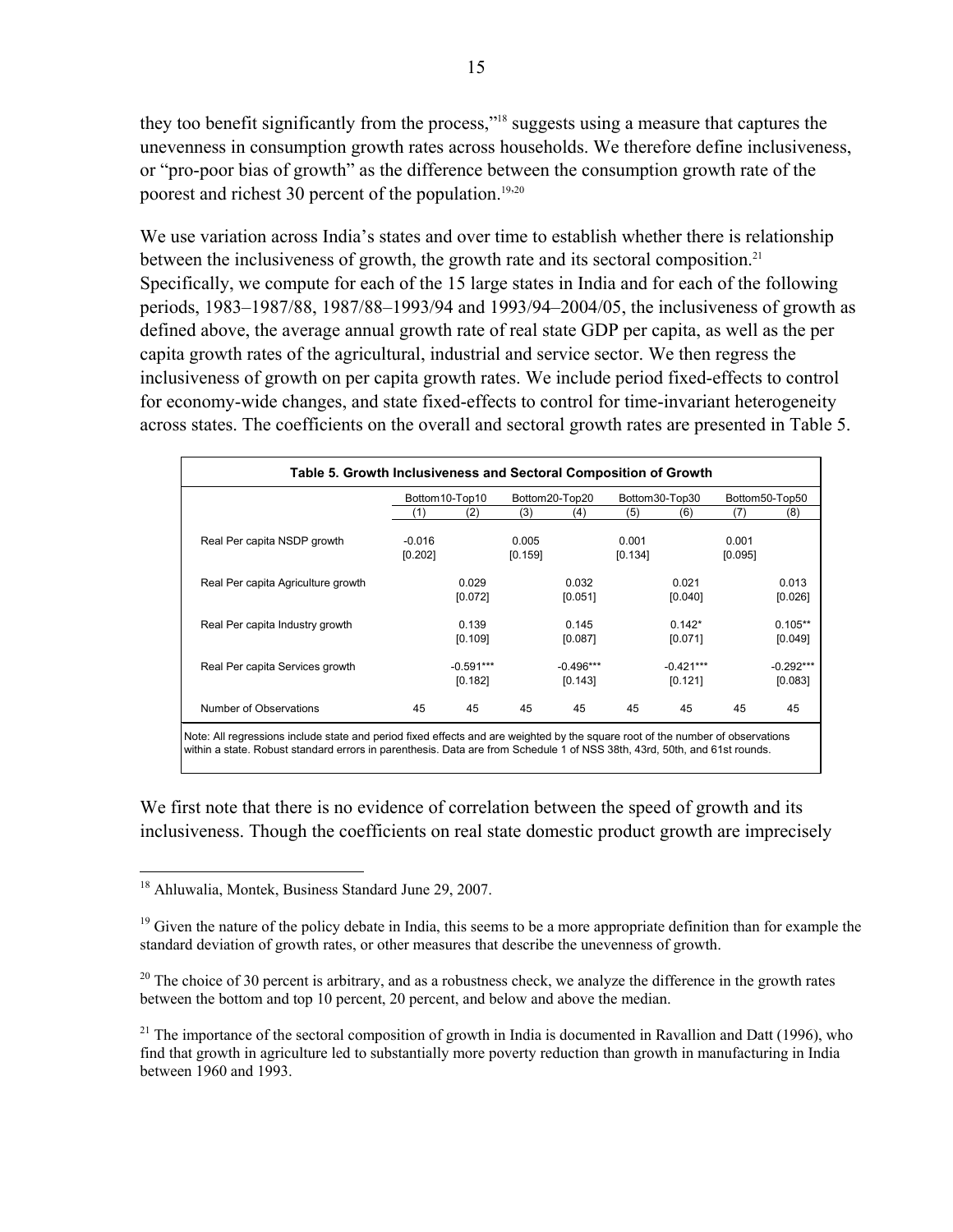estimated, their magnitude is very close to zero. Second, faster growth in services is associated with a larger gap between the consumption growth of the poor and the rich, in favor of the rich. The service sector includes a mix of activities that may be of varying importance to the bottom as well as the top of the income distribution. A finer disaggregation of the services sector reveals that, just as expected, the observed negative correlation is driven by the expansion of the banking and insurance sector within the services sector, which benefits predominantly highly educated people. Thus, while service growth is associated with absolute gains by the poor, the results indicate that it is associated with even more benefits to the people at the top.

For broader definitions of inclusiveness of growth, such as the difference in growth below and above the median, higher growth of the secondary/industrial sector is correlated with a larger pro-poor bias of consumption growth, presumably because of the lower threshold of skills and education for employment in manufacturing and construction.

This set of correlations provides some suggestive evidence why the inclusiveness of growth was different in the 1990s, relative to the previous decade. Growth rates in the service sector accelerated in the 1990s, and the service sector increased

|                 | <b>Table 6. Sectoral Composition of Growth</b>                      |                                |      |              |                         |
|-----------------|---------------------------------------------------------------------|--------------------------------|------|--------------|-------------------------|
|                 | Average Growth Rate                                                 |                                |      | Share of GDP |                         |
|                 |                                                                     | 1983/84-1992/9:1993/94-2004/05 |      |              | 1983/84 1993/94 2004/05 |
| Real GDP        | 5.22                                                                | 6.23                           |      |              |                         |
| Agriculture     | 3.56                                                                | 271                            | 0.37 | 0.30         | 0.20                    |
| Industry        | 5.60                                                                | 6.59                           | 0.24 | 0.25         | 0.26                    |
| <b>Services</b> | 6.42                                                                | 7.97                           | 0.39 | 0.45         | 0.54                    |
|                 | Source: RBI, National account statistics; and Fund staff estimates. |                                |      |              |                         |

substantially its share in overall GDP (from 40 percent in 1983/84 to 54 percent in 2004/05). Most importantly, within the services sector, banking, insurance and communications registering the greatest relative expansion. It is precisely these sectors that are more important to the top of the income distribution than the bottom. Unfortunately, as is typically the case with macro analysis, without exogenous variation it is difficult to rule out alternative explanations: for example, the causality could run in the other direction. The growth in the banking and insurance sectors could reflect increase demand from the increasingly wealthy populations in those states.

## **IV. THE ROLE OF POLICY FOR INCLUSIVENESS OF GROWTH**

Why has economic growth been less inclusive in some states than others? Do economic policies affect how the benefits of growth are distributed across households? A large literature has analyzed the heterogeneity of the Indian experience to examine why and how certain Indian states have experienced faster growth and poverty reduction than others (for a survey, see Besley, Burgess, and Esteve-Volart, 2007). Few have explored what affects the distribution of growth across households. Building on the previous work, we consider whether factors that have been shown to be associated with the growth and poverty reduction experiences of India's states are also related to the distributional impact of growth. More importantly, these are all policies that have been highlighted as crucial for making growth faster and more inclusive in the Approach Towards the  $11<sup>th</sup>$  Plan Paper of the Planning Commission of India. Thus, the purpose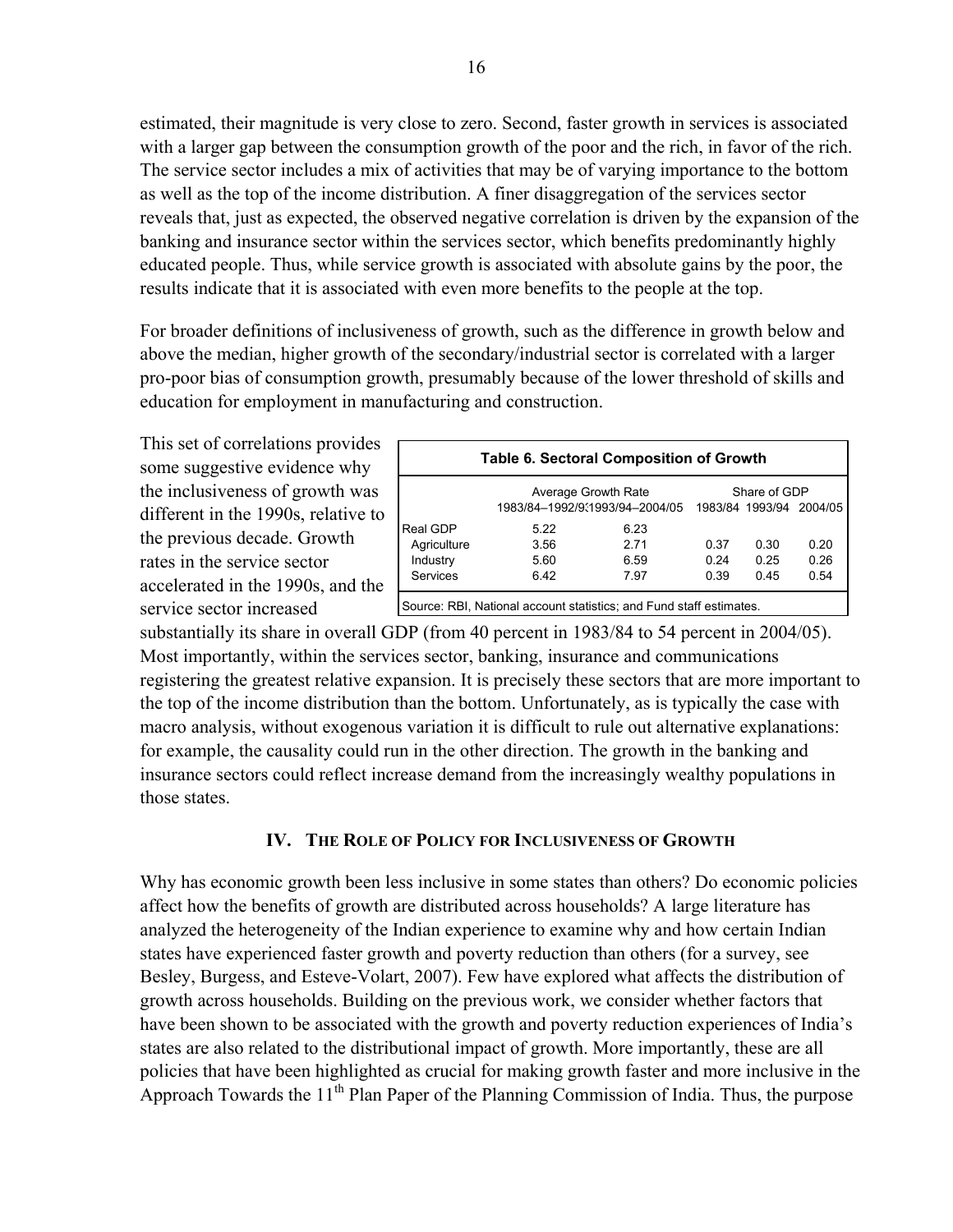of this exercise is to establish whether historically there was a link between these policies and growth's inclusiveness, rather than identify and rank all potential factors that may influence the pattern of consumption growth across households.

Numerous studies have argued that labor regulations are an important determinant of the investment climate in India. The Industrial Disputes Act, which governs hiring and firing of labor in manufacturing was initially passed at the central level, but state governments were given authority to amend it. Besley and Burgess (2004) classify these amendments as proworker, proemployer or neutral and demonstrate that labor regulations significantly affect manufacturing performance across Indian states.<sup>22</sup> In particular, additional labor protection led to lower growth in manufacturing. A similar conclusion is reached by Ahsan and Pages (2007), who find that laws that increase job security or increase the cost of labor disputes substantially reduce registered sector employment, without increasing the labor share. Hasan, et al (2007) find that lower labor protection is associated with higher elasticity of labor demand.

What role might state labor regulations have in determining who gains from growth? We have already seen that the sectoral composition of the economy matters for the distribution of growth across incomes. In Table 7, we measure whether labor regulations

 $\overline{a}$ 

|                                                                                                                                                                                                   | Table 7. Labor Regulation and State GDP Structure |                                  |
|---------------------------------------------------------------------------------------------------------------------------------------------------------------------------------------------------|---------------------------------------------------|----------------------------------|
|                                                                                                                                                                                                   | Log (Service GSDP /<br>Industry GSDP)             | Log (Service GSDP /<br>Mfg GSDP) |
| Labor Regulation (Lagged)                                                                                                                                                                         | $0.077*$<br>[0.044]                               | $0.079**$<br>[0.034]             |
| N                                                                                                                                                                                                 | 330                                               | 330                              |
| Note: All regressions include state and year fixed effects. Robust standard<br>errors, clustered at the state level in parentheses. The data are for 15 major<br>states for the period 1983-2004. |                                                   |                                  |

affect the sectoral composition of the states' economies. Using annual sectoral GDP data for states from1980–2004 period, we regress the ratio of services output to manufacturing output on labor legislation, and state and year fixed effects.<sup>23</sup> The service sector expands more quickly than the industrial sector in states that amended labor regulations in favor of workers. This is logical, as the Industrial Disputes act applies to manufacturing workers, but not to service workers. Given the above results that sectoral composition is related to the inclusiveness of growth, it may be that regulations which sought to improve worker protections in fact ended up benefiting the rich more than the poor, by slowing down the expansion of the secondary sector.

A second factor that may play an important role is access to finance. Credit may enable people to move out of agriculture into higher-earning activities, such as organized manufacturing or

 $22$  For a critical review of this literature, see Bhattacharjea (2006).

<sup>&</sup>lt;sup>23</sup> Malik (2003) and Purfield (2006) extend the Besley and Burgess (2004) dataset that classifies amendments of state labor laws. State-level amendments to the 1947 Industrial Dispute Act are coded so that pro-worker amendments receive a score of one, pro-employer amendments score negative one and neutral amendments receive a score of zero.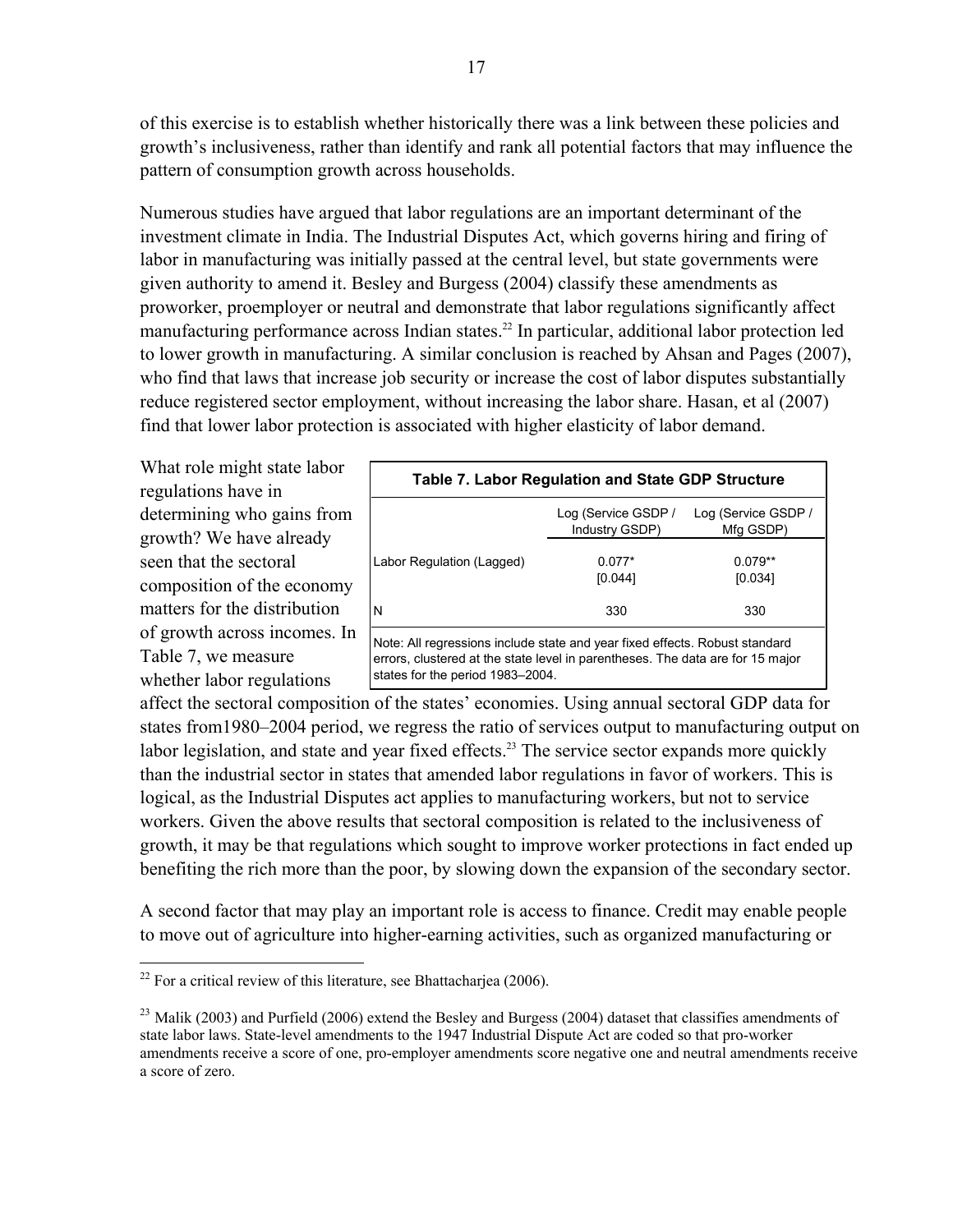certain types of self-employment. In India, Burgess and Pande (2005) find that the rural bank branch expansion program of 1977–1990 significantly lowered rural poverty and increased nonagricultural output.While financial development may boost growth, its effect on the distribution of growth across households is less clear.

A third factor considered is secondary education. In the approach to the  $11<sup>th</sup>$  Plan, the Planning Commission envisions a stronger focus on secondary, higher and technical education to promote faster and more inclusiveness growth.<sup>24</sup> Evidence of the importance of human capital for economic growth across the world abounds. In the Indian context, Trivedi (2002) finds that for the period 1965–1992, secondary school enrollment rates are positively and significantly related to economic growth across Indian states. A larger supply of educated workers would also imply a greater increase in employment and smaller increase in the skilled wage premium as demand for skilled labor rises, thus a more even growth.

Access to infrastructure is also viewed as one of the key constraints to growth. Kochhar, et al (2006) show that states with higher quality infrastructure enjoy higher GDP growth and faster growth in industrial sectors. However, they do not consider whether infrastructure affects the distribution of income.

Finally we verify whether states' revenue expenditures on social services are associated with more inclusive growth. Social services include health, education, water supply, housing, urban development, nutrition and various welfare schemes for economically disadvantaged groups. As the majority of these services are targeted to poorer households, one might expect the inclusiveness of growth to be positively correlated with states' social spending.

# **A. Empirical Strategy**

We adopt a panel regression framework, using measures of the inclusiveness of growth across several time periods for each state, to investigate whether the above variables are correlated with the distributional patterns of growth. By exploiting the variation both across states and over time, we can control for any time invariant state characteristic, such as preferences for equality, natural resource endowment etc. that may be somehow correlated with both policies and patterns of growth and thus obfuscate cross sectional studies. This is in contrast to previous studies that have focused on explaining the relationship between policies and growth elasticity of poverty reduction across states in a single cross-section (Besley, Burgess, and Esteve-Volart, 2007) or looked at the correlation of this elasticity with initial state characteristics (Ravallion and Datt, 2002). We thus estimate:

$$
y_{t,t-1,s} = \alpha + \beta X_{t-1,s} + \gamma Z_{t-1,s} + \tau_t + S_s + \varepsilon_{t,s}
$$

 $\overline{a}$ <sup>24</sup> For an analytical discussion of the approach to the role of education in the  $11<sup>th</sup>$  Plan, see Tilak (2007).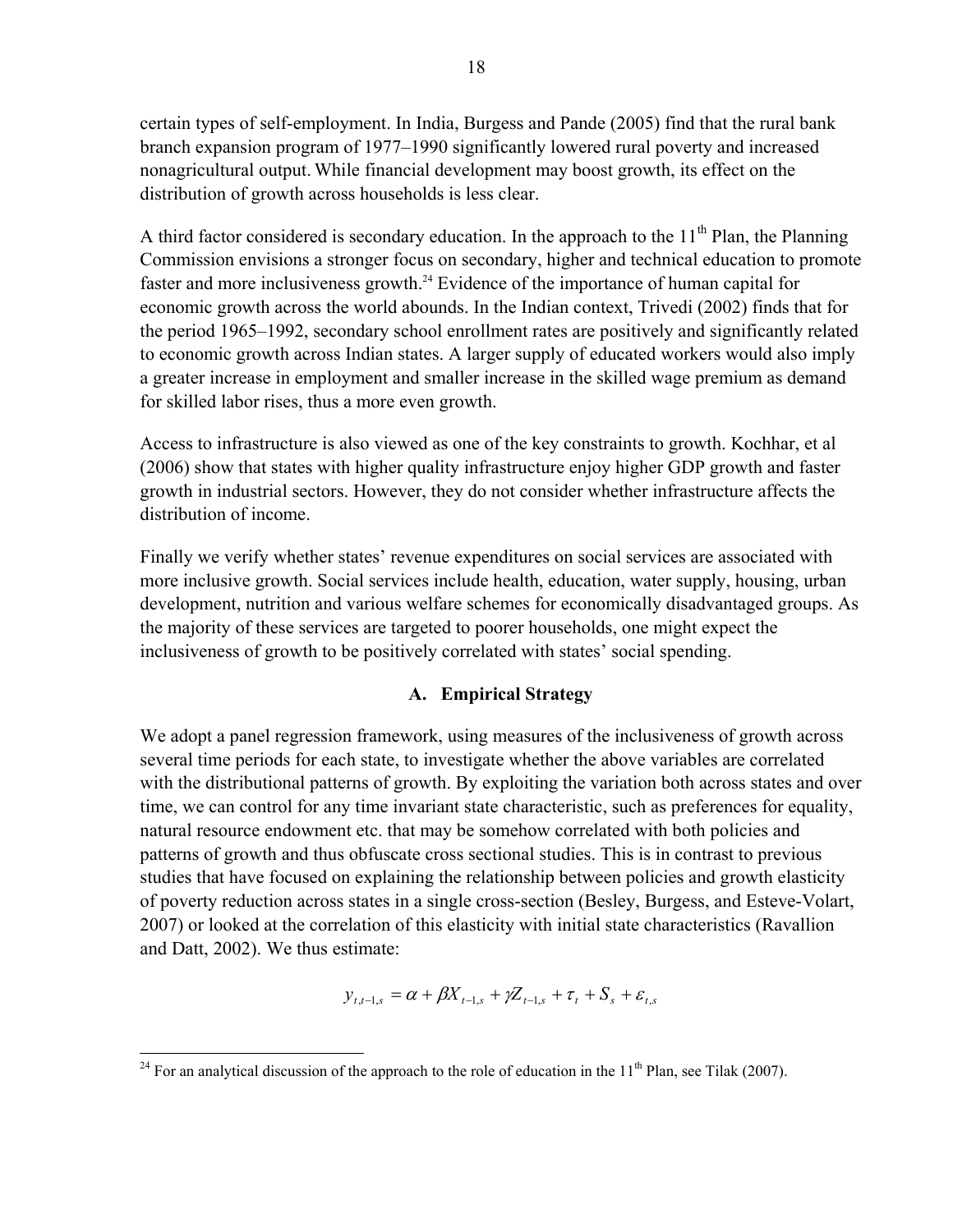where  $y_{t,t-1,s}$  is a measure of the inclusiveness, or pro-poor bias, of growth in state *s* between year *t* and *t-1* (The three periods considered are 1983–1987/88, 1987/88–1993/94 and 1993/94–2004/05 periods).

Inclusiveness is measured as the difference between the consumption growth rate of the bottom 30 and the top 30 percent of the population (as before, different cutoffs are also considered). *Xt-1,s* is a vector of state-level policy variables. We use the value at the beginning of the time period. These variables include: financial development (measured as the log of total real credit per capita and share of agricultural laborers who have a bank loan), labor regulation, availability of human capital (measured as the share of state population with secondary education and above), infrastructure (the main factor from a principal component analysis of installed electricity capacity per capita, kilometers of surfaced roads per state area, and share of households with access to drinking water), and states' spending on social services (measured as the log of state socioeconomic expenditure per capita). Since many of these variables could potentially be correlated with the overall level of development within a state, we control for the log of income per capita (measured as the real net state domestic product per capita) in the initial period and the number of people involved in agriculture as a share of the total workforce. These initial characteristics are included in the vector  $Z_{t-l,s}$ . Finally,  $\tau_t$  and  $S_s$  represent period and state fixed effects. The necessary data are available for 15 major states in India (comprising 95 percent of India's population in 2004).

#### **B. Results**

Table 8 presents the results. Each of the policy variables is included separately in columns (1)–(7), while in columns (8)–(11) all the variables are included together in the regression. All specifications control for the real income per capita and industrial structure in the state in the beginning of the period. Columns (1)-(8) use as a measure of inclusiveness the difference between the consumption growth rate in the bottom 30 percent and top 30 percent. Columns (9)–(11) consider alternative measures; column (9) uses the difference between the bottom 10 percent and top 10 percent, column (10) the difference between the bottom 20 percent and top 20 percent, and column (11) the difference between those below and above the median.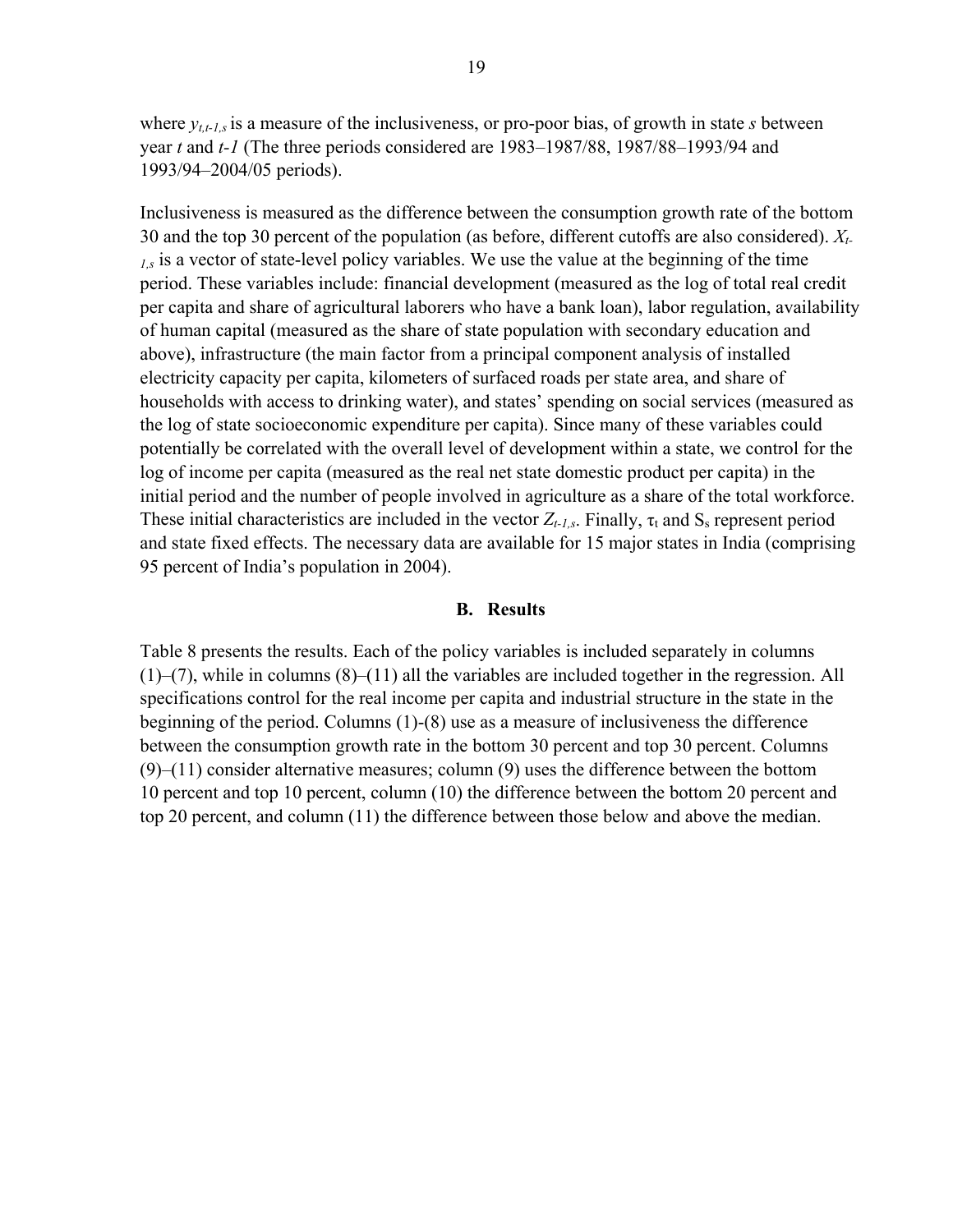|                                                                                                                                                                                                                                                             |                       |                       |                     |                       | Bottom30-Top30      |                        |                             |                       | B10-T10              | B20-T20               | B50-T50               |
|-------------------------------------------------------------------------------------------------------------------------------------------------------------------------------------------------------------------------------------------------------------|-----------------------|-----------------------|---------------------|-----------------------|---------------------|------------------------|-----------------------------|-----------------------|----------------------|-----------------------|-----------------------|
|                                                                                                                                                                                                                                                             |                       | $\widehat{\omega}$    | ම                   | E                     | ම                   | $\widehat{\mathbf{e}}$ | ε                           | @                     | ම                    | $\widehat{c}$         | $\widehat{\tau}$      |
| Log Real Credit per Capita                                                                                                                                                                                                                                  | $3.780***$<br>[1.801] |                       |                     |                       |                     |                        |                             | 5.429***<br>[1.837]   | $7.073**$<br>[2.845] | $6.152***$<br>[2.290] | 3.865***<br>[1.264]   |
| Percent of Laborers with Bank Loan                                                                                                                                                                                                                          |                       | $0.190***$<br>[0.090] |                     |                       |                     |                        |                             |                       |                      |                       |                       |
| Labor Laws                                                                                                                                                                                                                                                  |                       |                       | $-0.682$<br>[0.674] |                       |                     |                        |                             | $-1.138**$<br>[0.500] | $-1.347$<br>[0.803]  | $-1.287$ *<br>[0.637] | $-0.807**$<br>[0.342] |
| Percent of Primary School Graduates and Above                                                                                                                                                                                                               |                       |                       |                     | $0.058***$<br>[0.024] |                     |                        |                             |                       |                      |                       |                       |
| Percent of Secondary School Graduates and Above                                                                                                                                                                                                             |                       |                       |                     |                       | $0.253*$<br>[0.137] |                        |                             | $0.235*$<br>[0.113]   | $0.445**$<br>[0.177] | $0.321**$<br>[0.140]  | [0.074]<br>$0.139*$   |
| Infrastructure Index                                                                                                                                                                                                                                        |                       |                       |                     |                       |                     | 2.990*<br>[1.540]      |                             | $2.502**$<br>[0.915]  | 4.069**<br>[1.482]   | $2.840*$<br>[1.418]   | 1.654**<br>[0.624]    |
| Log Socioec. Exp. per Capita                                                                                                                                                                                                                                |                       |                       |                     |                       |                     |                        | [1.718]<br>$\overline{2.1}$ | [1.428]<br>$-1.506$   | [2.029]<br>$-1.92$   | [1.707]<br>$-1.78$    | [1.003]<br>$-1.02$    |
| Log Real NSDP per Capita                                                                                                                                                                                                                                    | [2.817]<br>$-1.622$   | [2.494]<br>0.069      | [2.917]<br>$-0.641$ | [2.892]<br>$-0.935$   | [2.872]<br>$-1.648$ | [3.200]<br>$-3.03$     | [3.037]<br>$-1.351$         | [2.499]<br>$-3.799$   | [3.791]<br>-4.667    | [3.153]<br>$-4.547$   | [1.748]<br>$-2.589$   |
| Percent Farmers                                                                                                                                                                                                                                             | [0.205]<br>0.232      | 0.236<br>[0.247]      | [0.283]<br>0.224    | [0.240]<br>0.19       | [0.245]<br>0.215    | [0.207]<br>0.161       | [0.237]<br>0.238            | [0.189]<br>0.281      | $0.723**$<br>[0.287] | [0.235]<br>0.406      | [0.140]<br>0.152      |
| z                                                                                                                                                                                                                                                           | $\frac{3}{2}$         | 43                    | $\frac{3}{2}$       | $\frac{3}{2}$         | $\frac{3}{2}$       | $\frac{3}{2}$          | $\frac{3}{2}$               | $\frac{3}{2}$         | 43                   | $\frac{4}{3}$         | $\frac{4}{3}$         |
| Note: All regressions include state and period fixed effects and are weighted by the square root of the number of observations within a state. Robust standard errors in<br>parenthesis. Data are from Schedule 1 of NSS 38th, 43rd, 50th, and 61st rounds. |                       |                       |                     |                       |                     |                        |                             |                       |                      |                       |                       |

20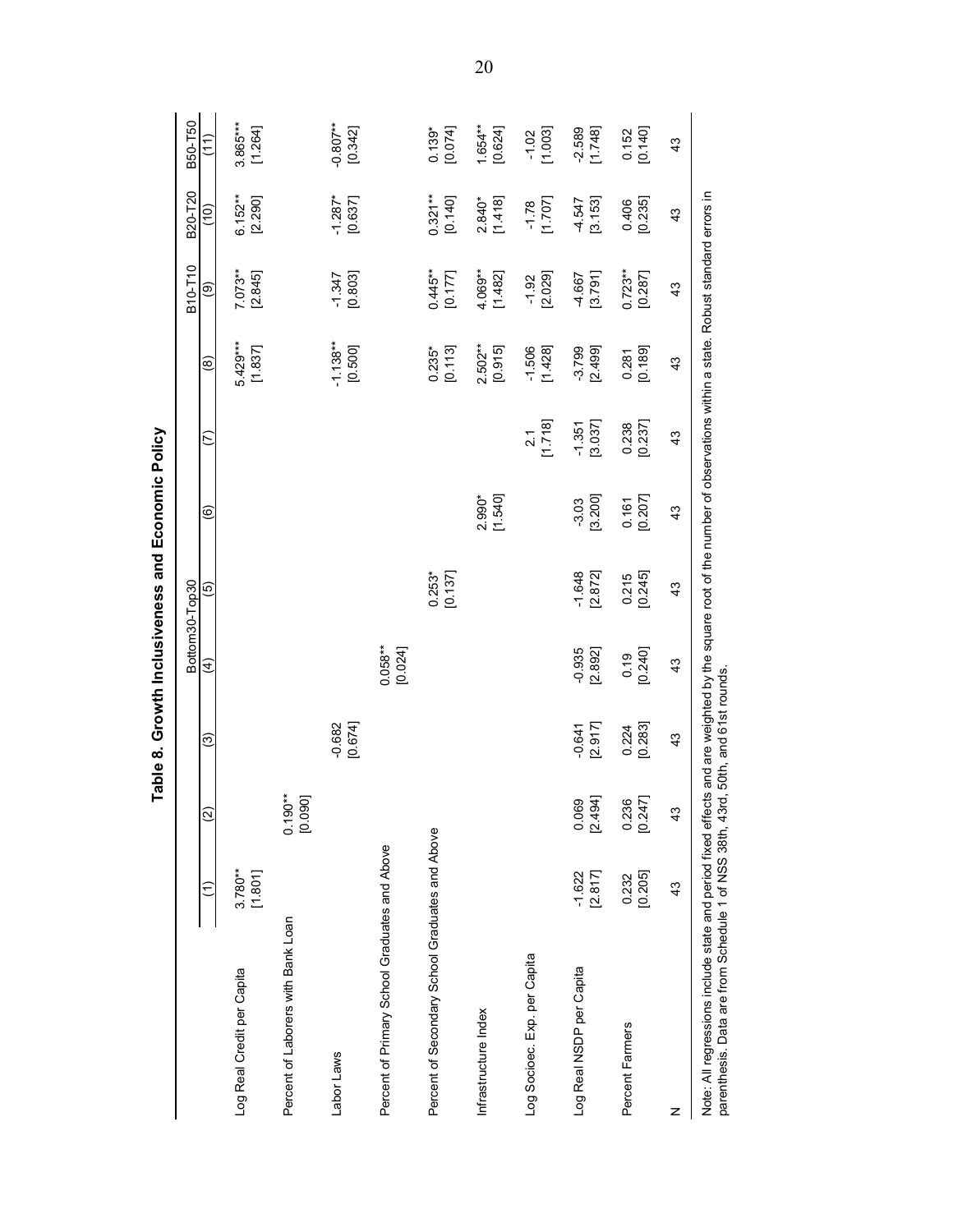Several interesting relationships emerge from the data. First, higher financial development is significantly associated with more pro-poor growth (column 1). Within a state, as real credit per capita increases, the difference between consumption growth of the poor and the rich shifts in favor of the poor in relative terms. This correlation is consistent with the idea that better access to credit enables people in the bottom of the income distribution to move out of agriculture into higher-earning activities, such as organized manufacturing or certain types of self-employment. Since credit per capita is a very aggregate measure, which may not necessarily reflect access to financial services, as a robustness check we use household indebtedness information collected for agricultural laborers in the NSS Employment and Unemployment Schedule. For each state, we calculate the percentage of agricultural laborers with a loan from a bank, cooperative society or government (other major sources of loans are money lenders, relatives/friends, employers, shopkeepers). This measure, which obviously captures both the demand and supply of credit, should presumably be correlated with the access to formal credit by one of the poorest sections of the population. This alternative measure of financial development yields a similar result as the real credit per capita (column 2). A larger initial share of agricultural laborers with loans from formal financial institutions is associated with a more pro-poor pattern of subsequent growth. The results echo Besley, Burgess, and Esteve-Volart (2007) findings that across states, greater access to finance is correlated with higher growth elasticity of poverty.

There is some evidence that labor regulations, intended to protect workers from exploitation by factory owners, in fact reduced the relative gains of the poor. While the point estimate is not statistically significant in column (3), once other policy measures are controlled for, the absolute value of the coefficient increases and it is consistently statistically significant. As states amend their regulations towards greater flexibility for the employer, the poor seem to benefit more in terms of consumption growth. This finding is consistent with the pattern of economic development that labor regulations seem to bring to Indian states (Table 7) and the relative importance of services vs. manufacturing growth for the inclusiveness of growth (Table 6).

As a larger share of the population completes primary and especially secondary education and above, growth becomes relatively more pro-poor (columns 4 and 5). The correlation may stem from the fact that a larger supply of skilled labor eases the pressure on wages at the top of the income distribution. There is also evidence that better infrastructure is associated with more inclusive growth. Both the condition and unconditional correlations are strongly positive.

There does not appear to be a statistically significant correlation between state expenditures for socioeconomic purposes (such as health, education, etc.) and the distribution of growth rates across households. The lack of correlation may be due to potential reverse causality: social spending may be particularly high in states where growth is uneven. However, it may also reflect various gaps in the administration of antipoverty and other programs, such as poor targeting and leakages that may render the overall social spending less effective in promoting inclusive growth.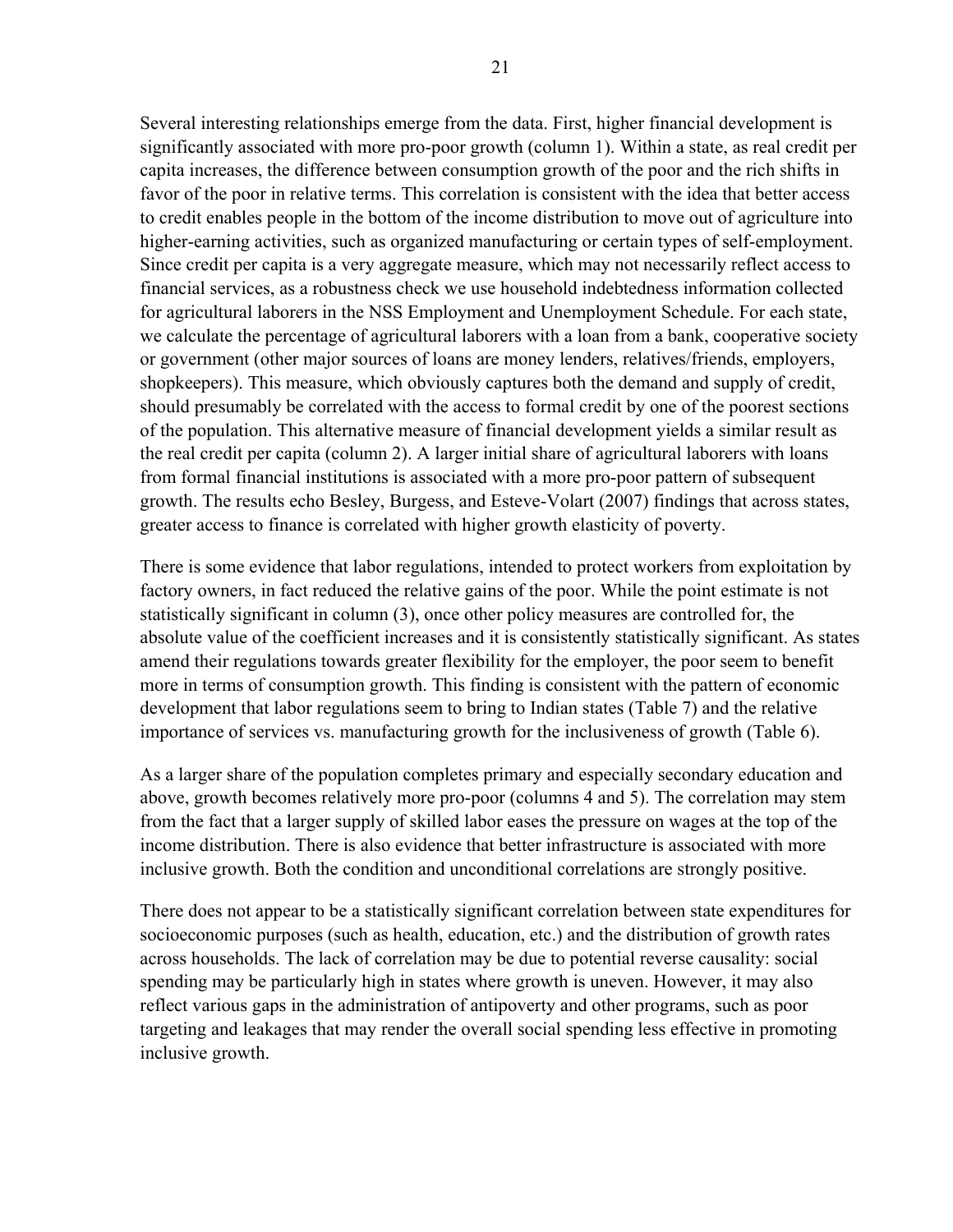In sum, the above exercise points to the ability of economic policy to influence how the benefits of growth are distributed across the income distribution. Of course, the results should be interpreted with caution. As in most macro-level analyses that lack exogenous variation, it is only possible to identify conditional correlations, rather than causal relationships. Additionally, there could be unobserved, state-specific time varying factors that affect both the pattern of growth and the policies or outcomes we identify. Yet, indicative evidence suggests that promoting financial development, providing higher education and making labor markets more flexible, increases the ability of the poor to gain from the growth process. Improving infrastructure may also lead to a growth process that is more inclusive of the poor.

# **V. CONCLUSION**

While many have celebrated India's accelerating economic growth, others have expressed concern about the distributional impacts of the growth process. Cognizant of the vulnerability of its large population below the poverty line, India's authorities have made faster and more inclusive economic growth the primary goal of their development strategy (Planning Commission of India, 2006).

Decades of rapid growth have led to a dramatic reduction in poverty in rural and urban India, with millions of households escaping from poverty, and similarly dramatic declines in measured poverty depth. There is every reason to believe that economic growth will continue to lead to declines in poverty.

However, as India adopted a market-oriented model of development, there was a marked shift in the way the benefits of growth were distributed across the income distribution. In the 1980s, the growth rate of consumption of the bottom of the income distribution was substantially higher than that of the top. In contrast, in the 1990s, the top of the population enjoyed a substantially larger share of the gains from economic growth compared to the previous decade. This had significant effects on income inequality, which grew within states, across states, and between rural and urban areas.

To gain insight on why the inclusiveness of growth changed, we compare experiences across Indian states and over time. We find indicative evidence of the importance of economic policy. States with higher financial development, higher share of educated population and more flexible labor markets, raised the ability of the poor to gain from the growth process. Improving infrastructure may also lead to a growth process that is more inclusive of the poor.

Should the government be concerned that inequality is increasing? It is certainly true that the entire population, rich and poor alike, are significantly better off now than ten or twenty years ago. What are the costs or benefits associated with higher inequality?

Providing a definitive answer to this question is beyond the scope of this paper. Nevertheless, it may be useful to consider the characterization of Chaudhari and Ravallion (2006), who argue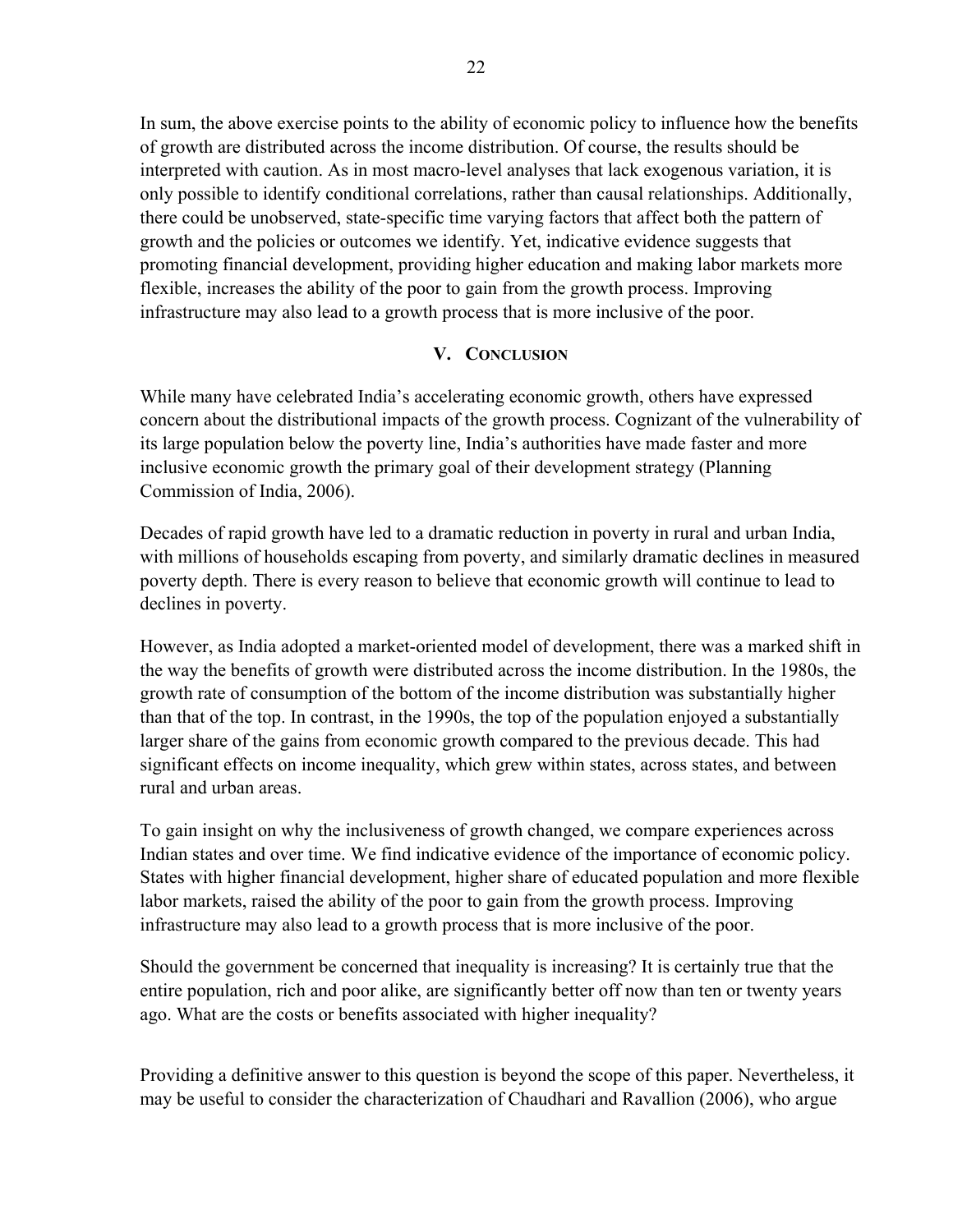that there are two types of inequality. "Bad inequalities" are those that prevent individuals from connecting to markets, and limit investment and accumulation of human and physical capital, such as geographic poverty traps, patterns of social exclusion, lack of access to credit and insurance, etc. "Bad inequalities" are typically rooted in market and government failures. "Good inequalities," on the other hand, reflect the role of economic incentives. Widening income gaps, arising from an increase in the skill premium, increases the incentive for investment in education and may eventually narrow over time as the factor supply responds and younger generations invest more in their human capital (Becker and Murphy, 2007). Thus, the focus of policy makers should be on how to increase access to and quality of schooling and other social services, ease bottlenecks for participation of the poor in economic activities and remove potential sources of "bad inequalities."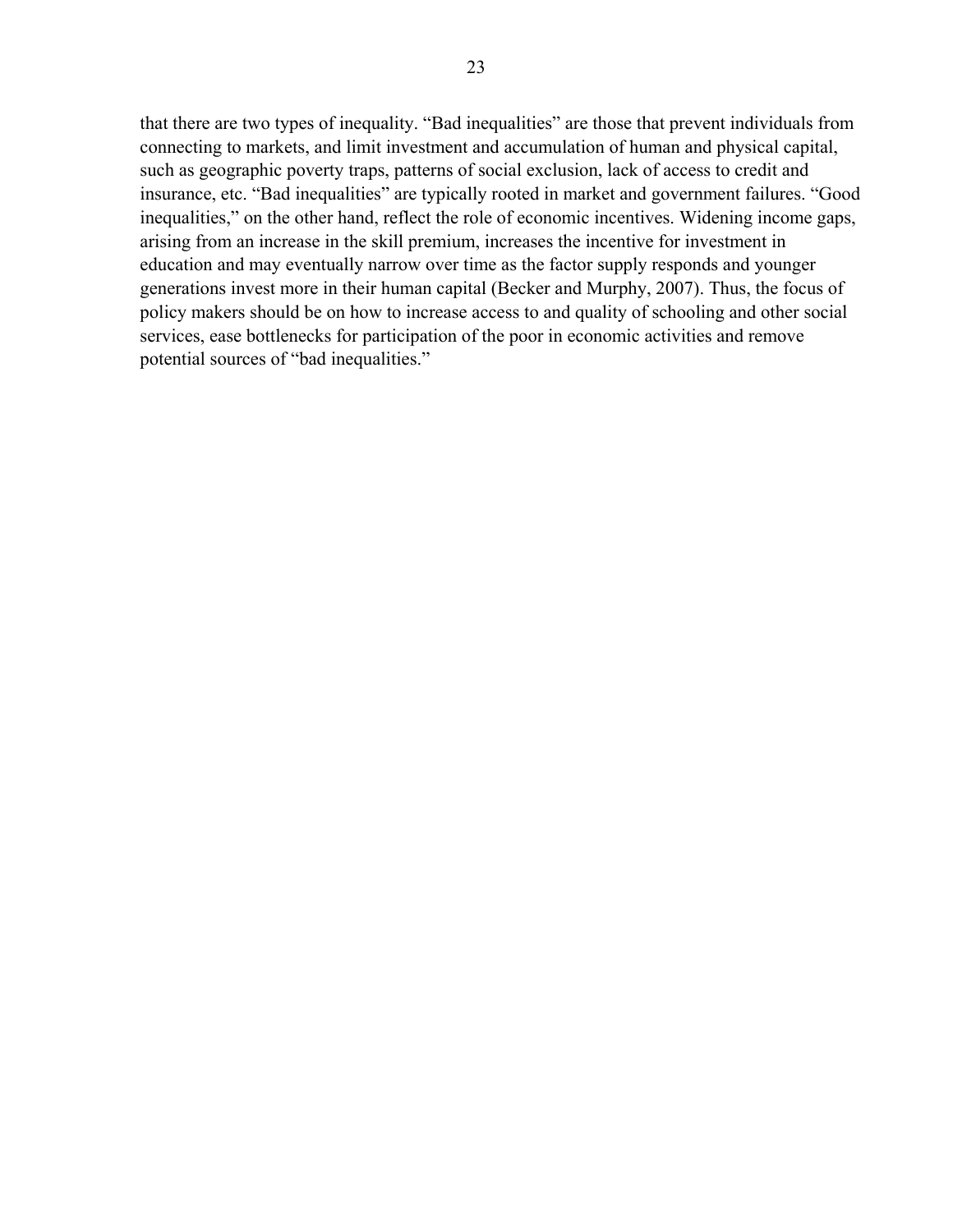## **APPENDIX I: DATA SOURCES**

**State-level income data.** National state domestic product (in real and nominal terms) is derived from the Economic and Political Weekly States database and Central Statistics Office. The data also provides a breakdown of the gross state domestic product into broad industrial categories: i.e., agriculture, industry (manufacturing and mining) and services.

**Household level data.** We use the 1983 (38<sup>th</sup>), 1987/88 (43<sup>th</sup>), 1993/94 (50<sup>th</sup>) and 2004/05 (61<sup>st</sup>) rounds of the National Sample Survey, Schedule 1 and Schedule 10. Monthly per capita consumption (in Schedule 1) were deflated using the officially provided deflators by the Planning Commission (Consumer Price Index for Agricultural Labor (CPIAL) for the rural sector and Consumer Price Index for Industrial Workers (CPIIW)) to be comparable across states, over time and across urban and rural areas. Poverty rates and poverty depth were also constructed using the official Planning Commission poverty lines. Daily wages were constructed from weekly time disposition questionnaire in Schedule 10 for 15–65 year adults engaged in work activities as regular salaried/wage employee and casual wage labor and were deflated in the same manner as monthly per capita consumption.

**Population counts.** We use information on state population from the World Bank's Fiscal Database, the primary source for which is the Central Statistical Organization of India.

**Credit.** Total credit of Scheduled Commercial Banks utilized by state is from the RBI Basic Statistical Tables, "State-Wise Classification of Outstanding Credit of Scheduled Commercial Banks according to Place of Sanction and Utilization."

**Labor regulation.** State labor regulation indicators are from Besley and Burgess (2004), updated using the Handbook of Industrial Law (Malik, 2002), and indicate whether a state has a pro-employer, pro-worker, or neutral labor market regulation based on amendments to the 1947 Industrial Disputes Act.

**Education.** The percentage of the total state population with completed primary education and above, and completed secondary education and above, is from the 1981, 1991, and 2001 Census of India. To construct annual series, we linearly interpolate the number of people in each educational group.

**Infrastructure.** The infrastructure indicator is constructed as the main factor from a principal component analysis of installed electricity capacity per capita, kilometers of surfaced roads per state area, and share of households with access to drinking water. Annual data on installed electricity capacity and kilometers of surfaced roads are from Purfield (2007). The primary source for statistics on roads is various issues of Basic Road Statistics of India. Access to drinking water is from the Economic Survey of India 2005/06, Table 95. Annual series for access to drinking water were completed by linearly interpolating the existing data.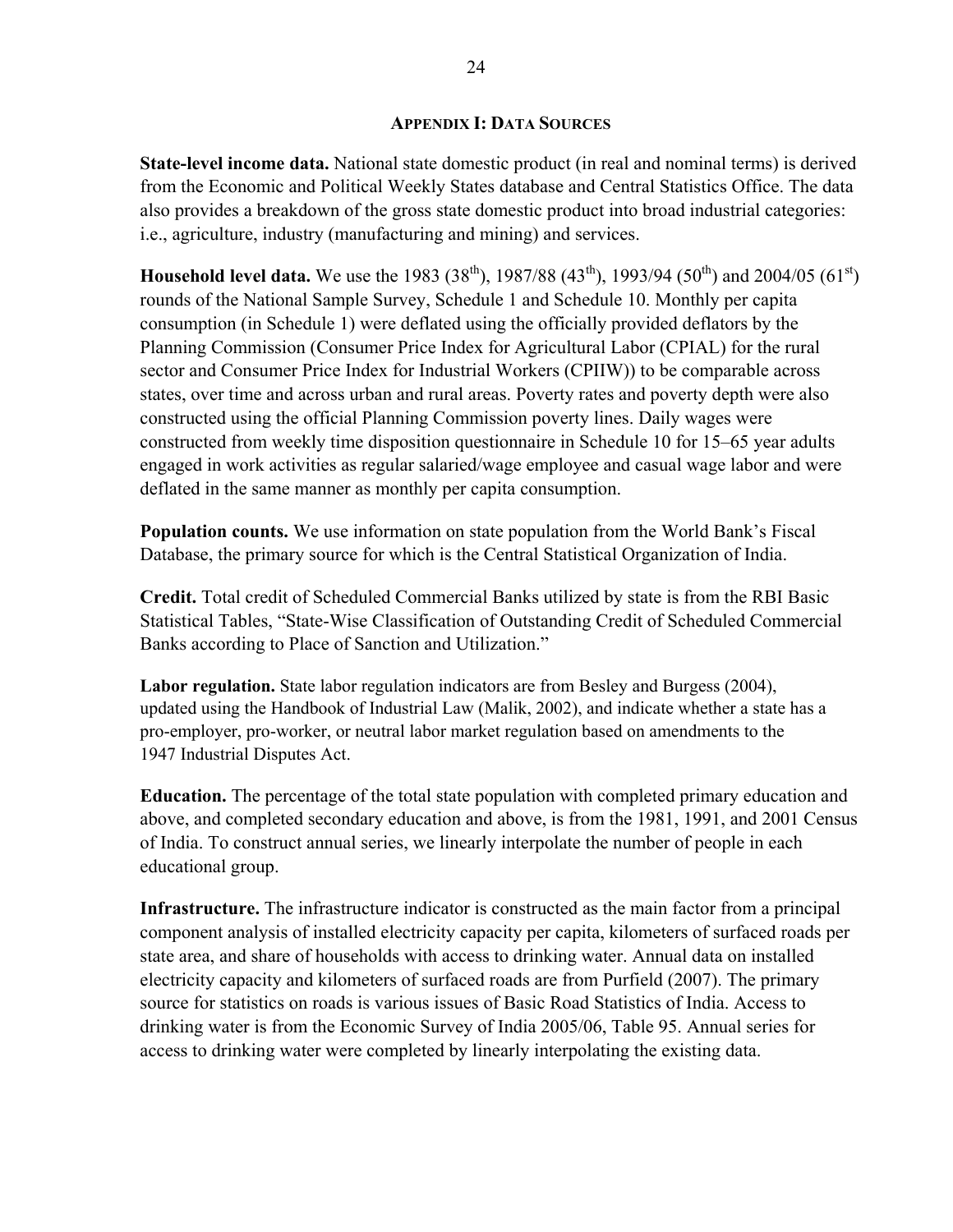**State social spending**. State spending on social services is derived from the World Bank's States Fiscal Database, the primary source for which is the Reserve Bank of India's Annual Report on State Finances.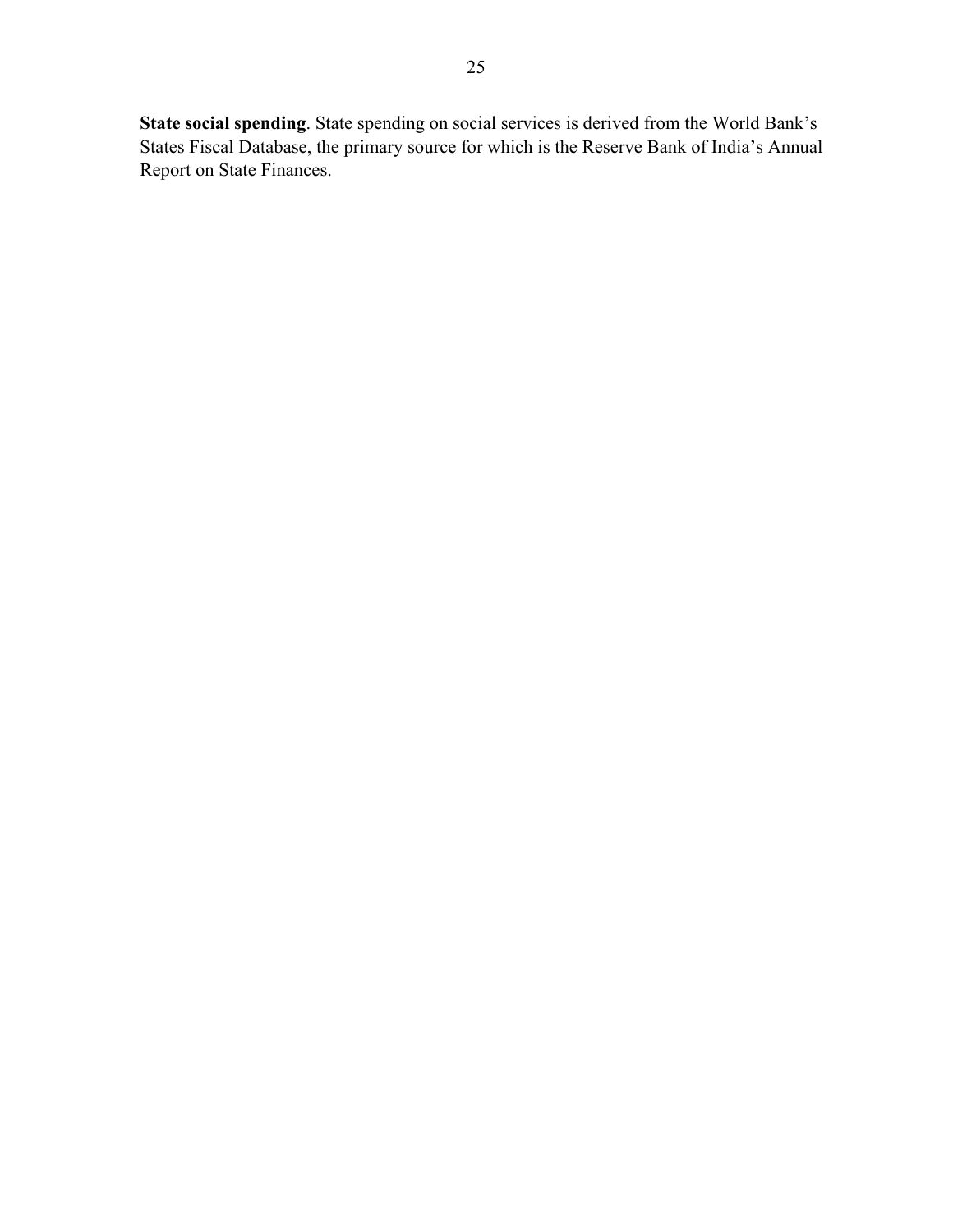#### **REFERENCES**

- Ahluwalia, M., 2002, "State-Level Performance under Economic Reforms," in *Economic Policy Reforms and the Indian Economy*, ed. Anne Krueger (New Delhi: Oxford University Press).
- Ahsan, A., and C. Pages, 2007, "Are All Labor Regulations Equal? Assessing the Effects of Job Security, Labor Dispute and Contract Labor Laws in India," World Bank Policy Research Working Paper 4259, June (Washington: World Bank).
- Ahya, C., and M. Sheth, 2007, "India Economics. Globalization, Capitalism and Inequality." Morgan Stanley Research, June 14.
- Aiyar, S., 2001, "Growth Theory and Convergence across Indian States," in *India at the Crossroads: Sustaining Growth and Reducing Poverty*, ed. Tim Callen, Patricia Reynolds and Christopher Towe (Washington: International Monetary Fund), pp. 143–69.
- Banerjee, A., and E. Duflo, 2003, "Inequality and Growth: What Can the Data Say?" *Journal of Economic Growth*, 8, pp. 267–299.

––––––––––, and T. Piketty, 2005, "Top Indian Incomes, 1922–2000." *World Bank Economic Review*, 19(1), pp. 1–20.

Bajpai, N., and J. Sachs, 1996, "Trends in Inter-State Inequalities of Income in India," Harvard Institute for International Development, Development Discussion Paper No. 528 (Cambridge, Massachusetts: Harvard University).

Becker, G., and K. Murphy, 2007, "The Upside of Income Inequality," *American.com*, (June).

Besley, T., and R. Burgess, 2003, "Halving Global Poverty," *Journal of Economic Perspectives*, 17(3), pp. 3–22.

–––––––––––, 2004, "Can Labor Regulation Hinder Economic Performance? Evidence from India," *Quarterly Journal of Economics*, 119(1), pp. 91–134.

 $-$ , and B. Esteve-Volart, 2007, "The Policy Origins of Poverty and Growth in India." in *Delivering on the Promise of Pro-Poor Growth. Insights and Lessons from Country Experiences,* eds. Timothy Besley and Louise Cord (New York: World Bank).

Bhalla, S. 2003, "Not as Poor, Nor as Unequal, as You Think—Poverty, Inequality and Growth in India, 1950–2000," Available via the Internet: http://www.oxusresearch.com/economic.asp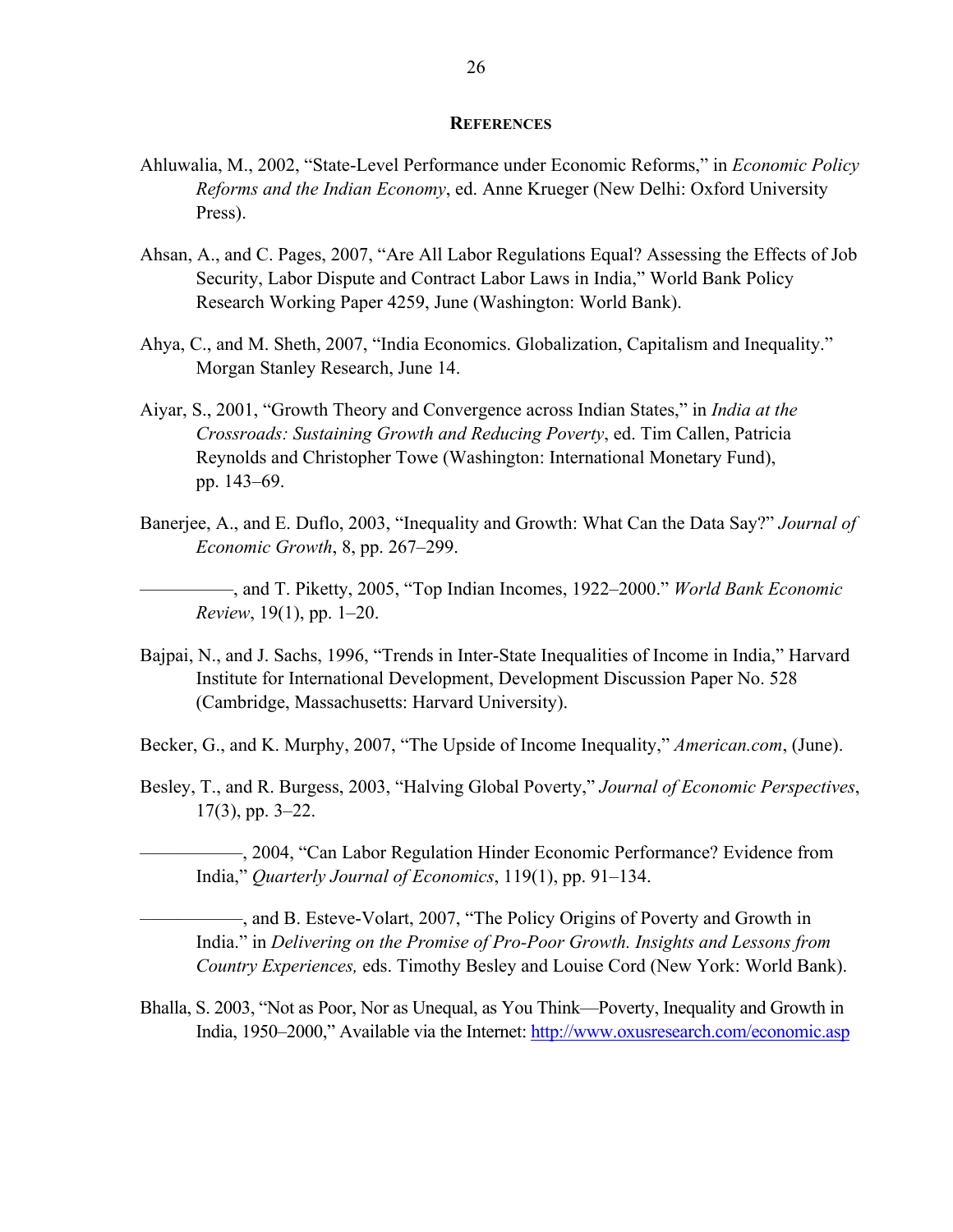- Bhanumurthy, N. R., and A. Mitra, 2004, "Economic Growth, Poverty and Inequality in Indian States in the Pre-reform and Reform Periods," *Asian Development Review*, 21(2), pp. 79–99.
- Bhattacharjea, Aditya, 2006, "Labour Market Regulation and Industrial Performance in India: A Critical Review of the Empirical Evidence," Indian Journal of Labour Economics, 29(2).
- Bhattacharya, B., and S. Sakthivel, 2004, "Regional Growth and Disparity in India: Comparison of Pre- and Post Reform Decades," *Economic and Political Weekly*, 39(10), (March 6–12), pp. 1071–77.
- Burgess, R., and R. Pande, 2005, "Do Rural Banks Matter? Evidence from the Indian Social Banking Experiment," American Economic Review 95, pp. 780–95.
- Chaudhuri, S., and M. Ravallion, 2006, "Partially Awakened Giants: Uneven Growth in China and India," in *Dancing with Giants: China, India and the Global Economy*, ed. L. Alan Winters and Shahid Yusuf (Washington: World Bank).
- Datt, G., and M. Ravallion, 1992, "Growth and Redistributive Components of Changes in Poverty Measures: A Decomposition with Applications to Brazil and India in 1980s." *Journal of Development Economics*, 38, pp. 275–295.

––––––––––, 2002, "Is India's Economic Growth Leaving the Poor Behind?" *Journal of Economic Perspectives*, 16(3), pp. 89–108.

Deaton, A., 2003, "Prices and Poverty in India, 1987–2000." *Economic and Political Weekly*, (January), pp. 362–368.

––––––––––, and J. Dreze, 2002, "Poverty and Inequality in India: A Re-examination," mimeo, Princeton University.

- Delong, B., 2004, "India since Independence: An Analytical Growth Narrative," in *In Search of Prosperity: Analytical Narratives on Economic Growth,* ed. Dani Rodrik.
- Dhongde, S. 2007, "Measuring the Impact of Growth and Income Distribution on Poverty in India," forthcoming *Journal of Income Distribution*, 16(2).
- Esteve-Volart, Berta, 2004, "Gender Discrimination and Growth: Theory and Evidence from India." Development Discussion Paper 42, London School of Economics.
- Gupta, P., R. Hasan, and U. Kumar, 2007, "What Constrains Indian Manufacturing?" mimeo, (New Delhi: Delhi School of Economics).
- Hasan, R., D. Mitra, and K. V. Ramaswamy, 2003, "Trade Reforms, Labor Regulations and Labor Demand Elasticities: Evidence from India." forthcoming in the *Review of*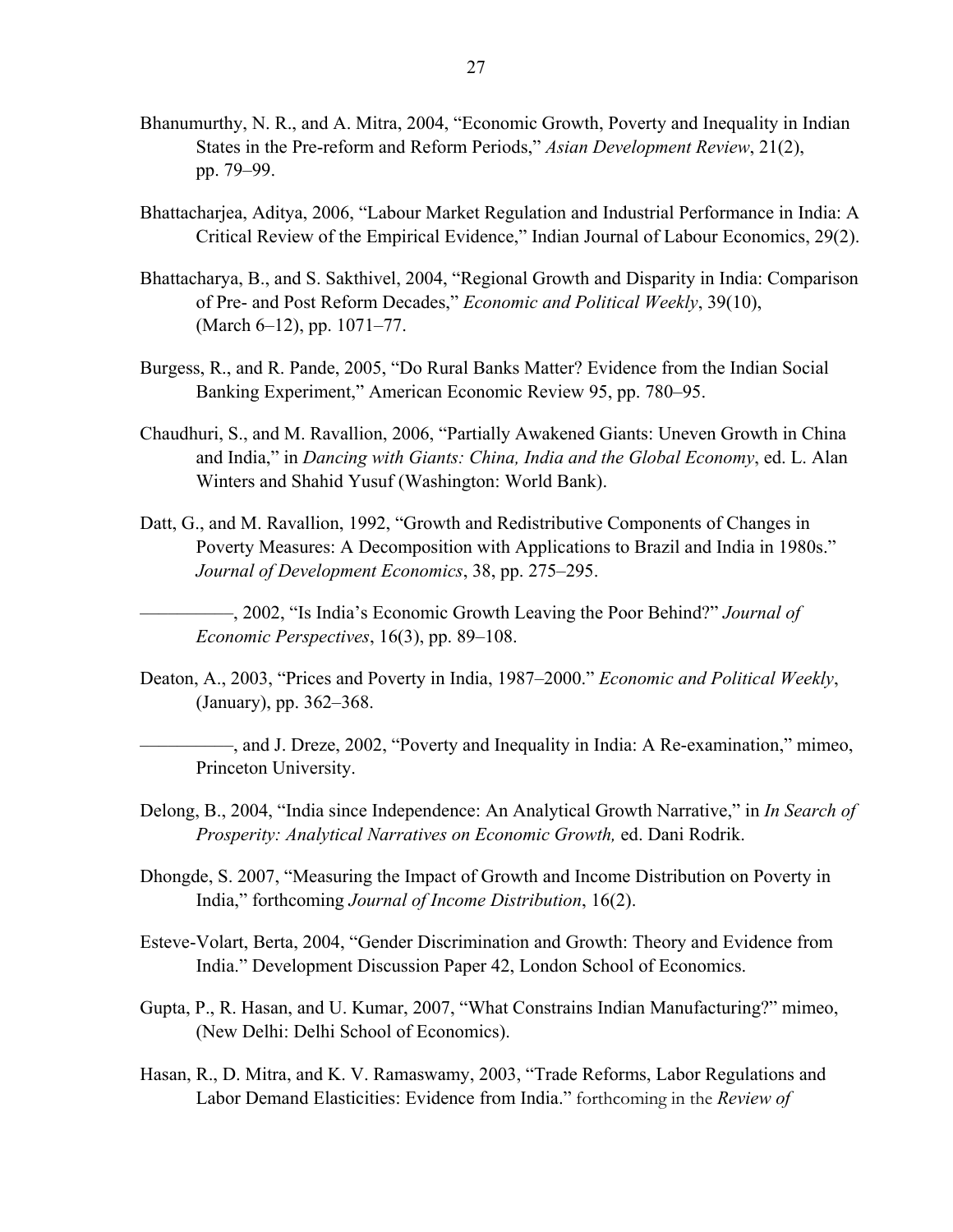*Economics and Statistics,* NBER Working Paper No. 9879 (Cambridge, Massachusetts: MIT Press).

- Jain, L., and S. Tendulkar, 1990, "Role of Growth and Distribution in the Observed Change of the Headcount Ratio Measure of Poverty: a Decomposition Exercise for India," Technical Report no. 9004 (Delhi: Indian Statistical Institute).
- Jayadev, A., S. Motiram, V. Vakulabharanam, 2007, "Patterns of Wealth Disparities in India During the Liberalization Era," *Economic and Political Weekly*, (September), pp. 3853–3863.
- Kakwani, N., and K. Subbarao, 1990, "Rural Poverty and Its Alleviation in India," *Economic and Political Weekly*, (March 31), A2–A16.
- Kochhar, K., U. Kumar, R. Rajan, A. Subramanian, and I. Tokatlidis, 2006, "India's Pattern of Development: What Happened, What Follows?"
- Malik, P.L., 2003, *Industrial Law* (Lucknow: Eastern Book Company).
- Planning Commission of India, 2006, "Towards Faster and More Inclusive Growth: An Approach to the Eleventh Five Year Plan (2007–2012)," Government of India.
- Purfield, C., 2006, "Mind the Gap—Is Economic Growth in India Leaving Some States Behind?" IMF Working Paper 06/103 (Washington: International Monetary Fund).
- Purfield, C., 2007, "India: Asset Prices and the Macroeconomy," IMF Working Paper 07/221 (Washington: International Monetary Fund).
- Ravallion, M., 2001, "Growth, Inequality and Poverty," *World Development*, 29(11), pp. 1803–1815.
	- ––––––––––, and G. Datt, 1996, "How Important to India's Poor is the Sectoral Composition of Economic Growth?" *World Bank Economic Review*, 10(1), pp. 1–25.
		- ––––––––––, and S. Chen, 2003, "Measuring Pro-Poor Growth," *Economic Letters* 78, pp. 93–99.
- Rodrik, D. and A. Subramanian, 2004, "From `Hindu Growth' to Productivity Surge: The Mystery of the Indian Growth Transition," *IMF Staff Papers*.
- Sundaram, K. and S. Tendulkar, 2001, "NAS-NSS Estimates of Private Consumption for Poverty Estimation," *Economic and Political Weekly*, (January 13–20).
- Tilak, J., 2007, "Inclusive Growth and Education: On the Approach to the Eleventh Plan," *Economic and Political Weekly*, pp. 3872-3877, (September).